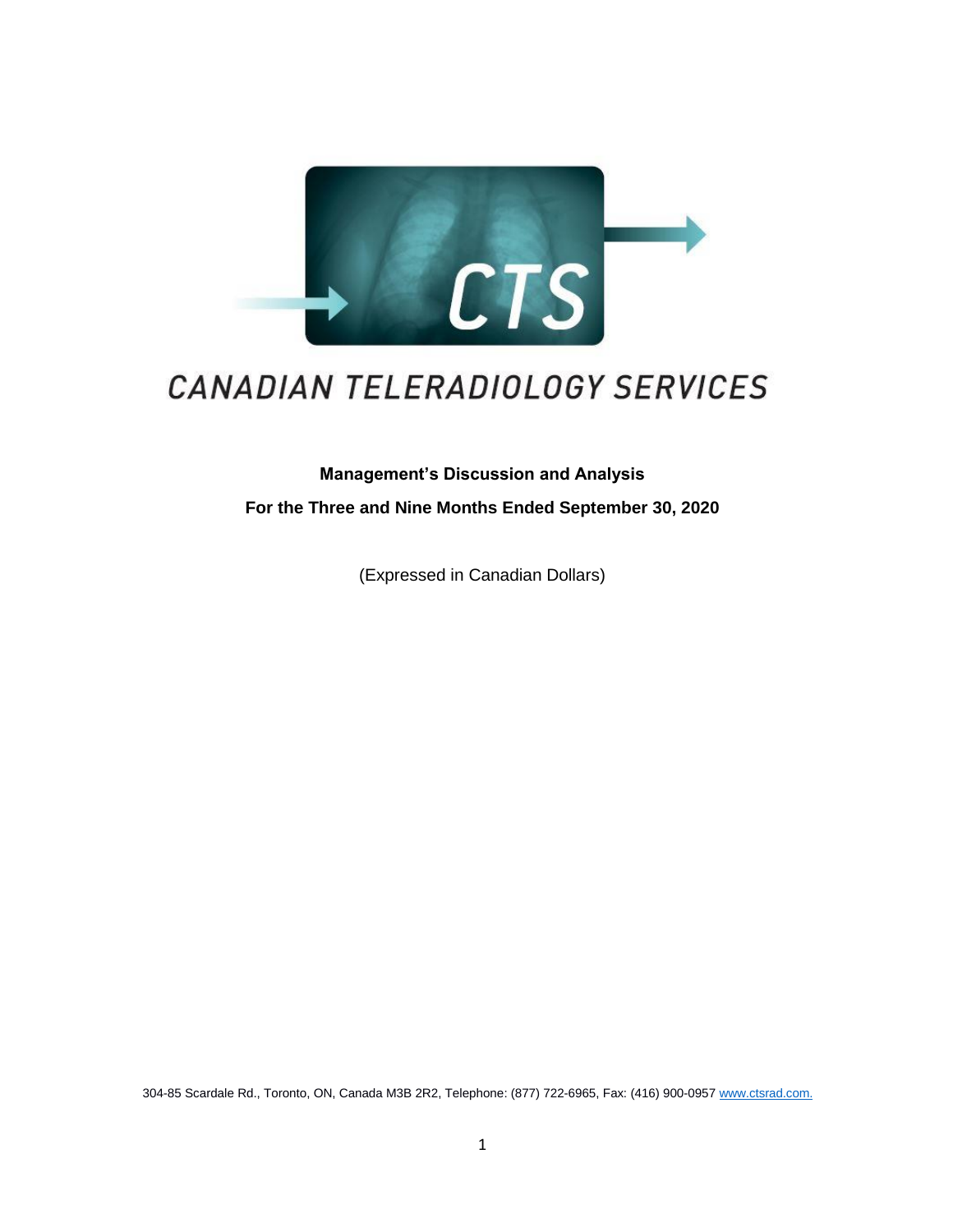# **OVERVIEW**

Canadian Teleradiology Services, Inc. ("CTS" or the "Company") is incorporated federally under the Canada Business Corporations Act. The Company's principal business activity is providing Teleradiology services (remote radiology) to smaller urban and rural hospitals, using licensed IT platforms and hosted servers.

Teleradiology is the process of providing remote off site reading of radiology scans such as CT, MRI, US and Xray. Hospital staff scan their emergency room patients, then page the CTS radiologist on call, who can then remotely view, via secured server, the images and diagnose the patient and provide a report back to the hospital.

Teleradiology is the next level of patient care that assists small urban and rural hospitals to connect with 24/7 care, ensuring their communities receive the same care that large urban hospitals receive.

The Company's registered head office is 304-85 Scardale Rd., Toronto, ON, Canada M3B 2R2. The Company's website is [www.ctsrad.com.](http://www.ctsrad.com./)

The following Management's Discussion and Analysis of CTS should be read in conjunction with the Company's Unaudited Condensed Interim Financial Statements for the three and nine months ended September 30, 2020 and notes thereto. This Management's Discussion and Analysis is dated December 16, 2020 and has been approved by the Board of Directors of the Company.

The Company's Unaudited Condensed Interim Financial Statements for the three and nine months ended September 30, 2020, were prepared using the same accounting policies and methods of computation as those described in our Audited Financial Statements for the year ended December 31, 2019. Any subsequent changes to IFRS that are given effect in the Company's annual financial statements for the year ending December 31, 2020 could result in restatement of the Unaudited Condensed Interim Financial Statements. The Unaudited Condensed Interim Financial Statements should be read in conjunction with the Audited Financial Statements for the year ended December 31, 2019. All amounts herein are presented in Canadian dollars, unless otherwise noted.

The Unaudited Condensed Interim Financial Statements have been prepared in accordance with International Financial Reporting Standards ("IFRS") issued by the International Accounting Standards Board ("IASB") and interpretations issued by the IFRS Interpretations Committee ("IFRIC"). The Unaudited Interim Condensed Consolidated Financial Statements have been prepared in accordance with International Accounting Standard 34, Interim Financial Reporting. Accordingly, they do not include all of the information required for full annual financial statements required by IFRS as issued by the IASB and interpretations issued by IFRIC.

# **FORWARD LOOKING STATEMENTS**

*This MD&A contains certain statements that may constitute "forward*‐*looking statements". Forward*‐*looking statements include but are not limited to, statements regarding future anticipated business developments and the timing thereof, regulatory compliance, sufficiency of working capital, and business and financing plans. Forwardlooking statements are based on the beliefs, estimates and opinions of the Company's management on the date the statements are made and they involve a number of material risks and uncertainties. Although the Company believes that such statements are reasonable, it can give no assurance that such expectations will prove to be correct. Forward*‐*looking statements are typically identified by words such as: believe, expect, anticipate, intend, estimate, postulate and similar expressions, or which by their nature refer to future events. The Company cautions investors that any forward*‐*looking statements by the Company are not guarantees of future performance, and that actual results may differ materially from those in forward looking statements as a result of various factors, including, but not limited to, the Company's ability to continue its projected growth, to raise the necessary capital or to be fully able to implement its business strategies.*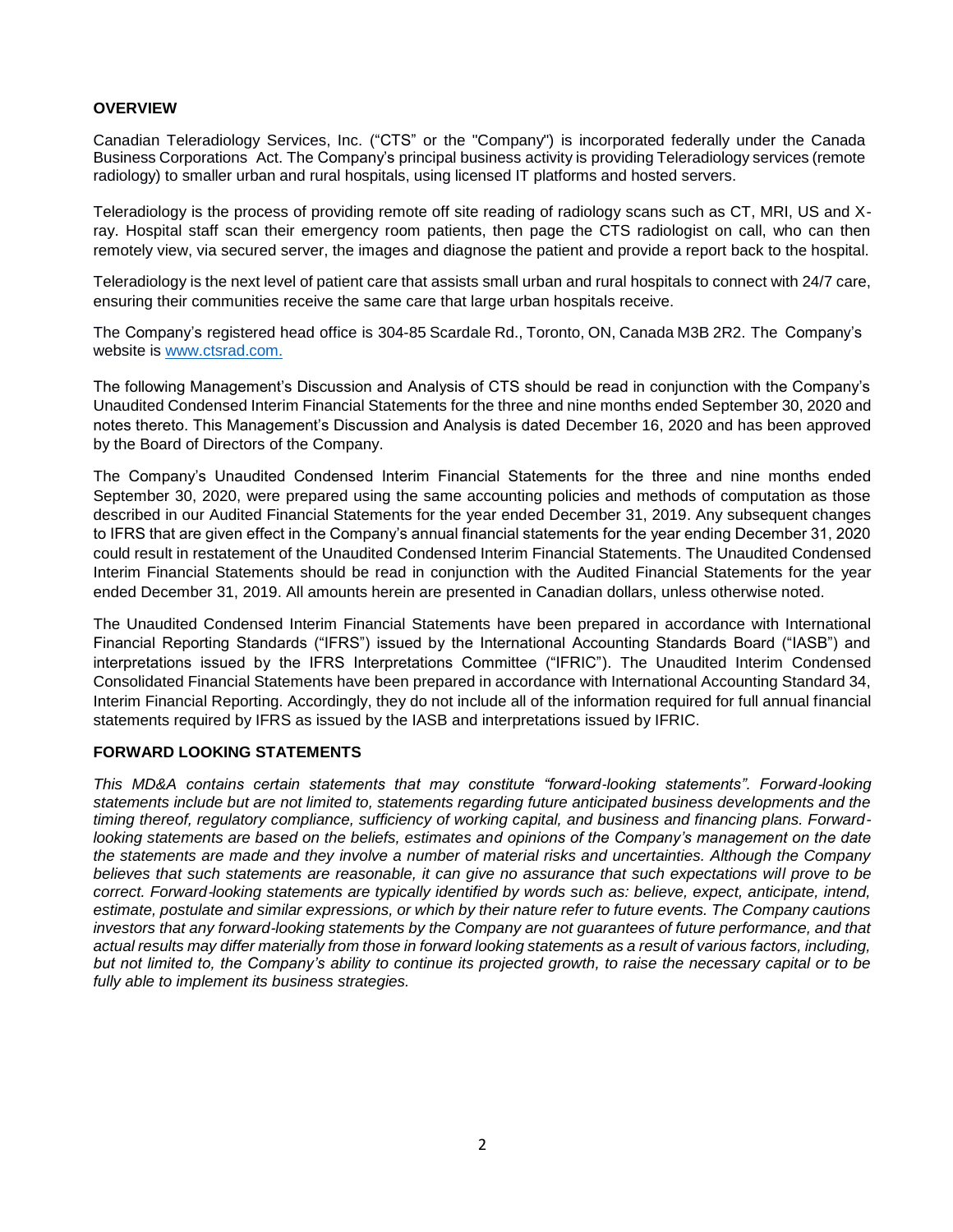*The Company has based the forward-looking statements largely on the Company's current expectations, estimates, assumptions, and projections about future events and financial and other trends that the Company believes, as of the date of such statements, may affect its business, financial condition and results of operations. Such expectations, estimates, assumptions, and projections, many of which are beyond the Company's control, include, but are not limited to: management's expectations regarding the future business, objectives and, operations of the Company; the Company's anticipated cash needs and the need for additional financing; the Company's ability to successfully complete future financings; the acceptance by the marketplace of new technologies and solutions; the Company's expectations regarding its competitive position; the Company's expectations regarding regulatory developments and the impact of the regulatory environment in which the Company operates; the Company's ability to attract and retain qualified management personnel and key employees; and anticipated trends and challenges in the Company's business and the markets in which it operates. Assumptions underlying the Company's working capital requirements are based on management's experience with other public companies. Forward-looking statements pertaining to the Company's need for and ability to raise capital in the future are based on the projected costs of operating and management's experience with raising funds in current market circumstances. Forward-looking statements regarding treatment by governmental authorities assumes no material change in regulations, policies, or the application of the same by such authorities. Readers are cautioned not to place undue reliance on these forward-looking statements, which speak only as of the date the statements were made, and readers are advised to consider such forward-looking statements with the risks set forth.*

# **OVERALL PERFORMANCE**

For the nine months ended September 30, 2020, total revenue was higher by \$92,822 to \$4,016,402, compared to total revenue of \$3,923,580 for the nine months ended September 30, 2019. The primary increase in revenue during the current period was attributed to the increased utilization of the Company's teleradiology services to client hospitals and clinics as a result of an increase in patient volume.

Total cost of sales during the nine months ended September 30, 2020, including reading fees, medical images archiving, internet connectivity and, radiologists and medical director expenses were \$3,214,729 compared to \$3,158,069 for the same nine month period in 2019. Higher cost of sales experienced during the nine month period in 2020, was primarily a result of increased reading fees as hospitals and clinics requiring the Company's services experienced an increase in patient volumes.

As a result of the above, during the nine month period ending September 30, 2020, gross profit increased by \$36,162 to \$801,673 versus gross profit of \$765,511 for the nine month period in 2019.

Total expenses for the nine months ended September 30, 2020, were \$679,479, higher by \$70,159 when compared to total expenses of \$609,320 for the nine months ended September 30, 2019. The primary factors relating to the increase in total expenses during the nine month period in 2020 were an increase in professional fees of \$133,537, an increase in salaries and wages of \$80,594, an increase of \$33,334 in general and administrative costs and an increase of \$32,261 in royalty costs. These increases experienced in the current period in 2020 were partially offset by a decrease in management fees of \$156,582.

As a result of the above factors, the Company recorded a net income and comprehensive income for the nine months ended September 30, 2020, of \$122,194 down by \$33,997 as compared to a net income and comprehensive income of \$156,191 for the nine months ended September 30, 2019. The income per share-basic and diluted for the nine months ended September 30, 2020 was \$764 versus income per share-basic and diluted of \$976 for the comparable nine month period in 2019.

On December 7, 2020, the Company and Good2Go2 Corp. a Capital Pool Corporation ("Good2Go2") closed its business combination as the "Qualifying Transaction" of Good2Go2 (as such term is defined within the meaning of Policy 2.4 - Capital Pool Companies of the TSX Venture Exchange (the "Exchange")).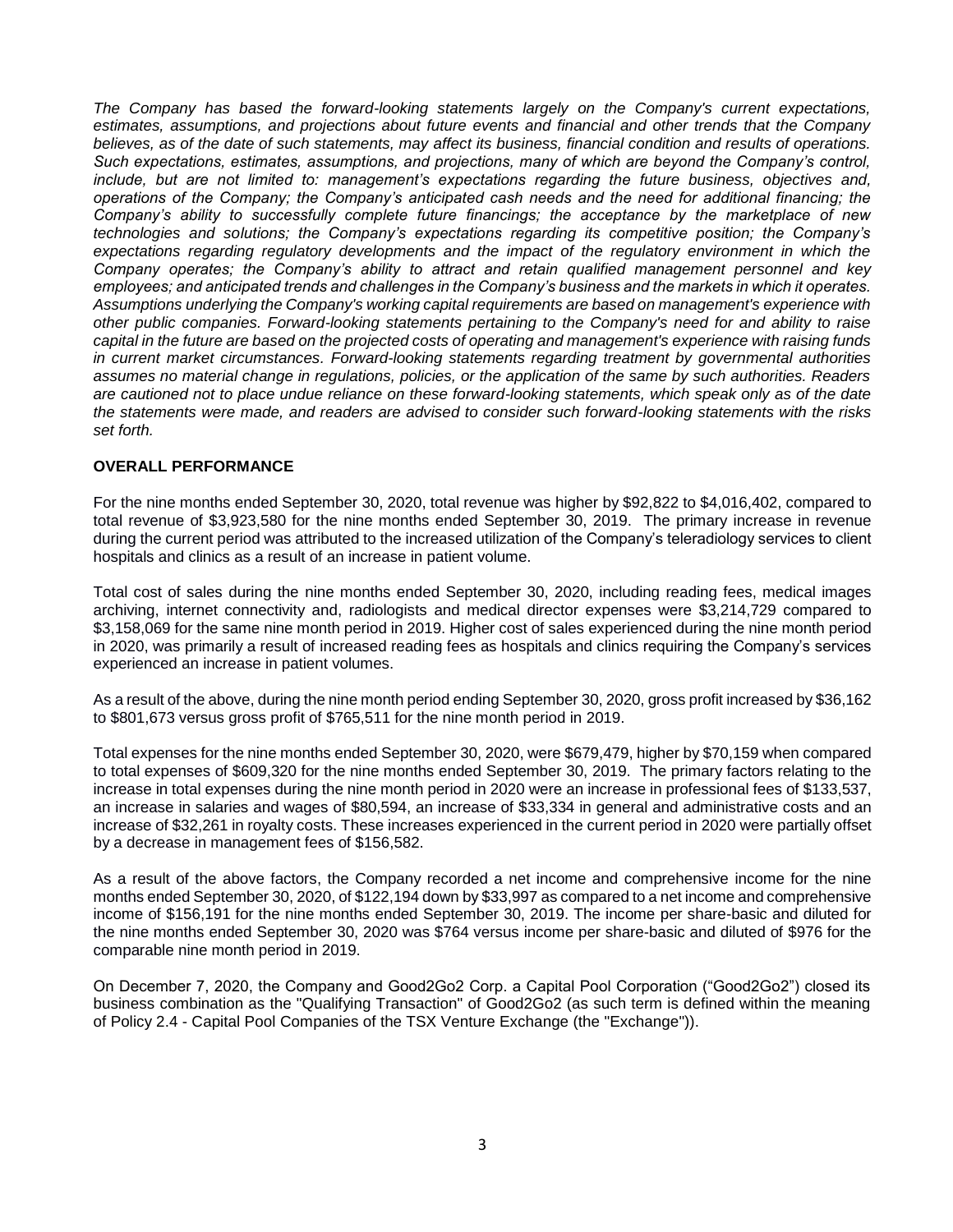Pursuant to the terms of the Business Combination Agreement dated effective July 15, 2020 and subsequent amending agreements entered among the Company, Good2Go2 and 12199483 Canada Inc. ("Subco"), a whollyowned subsidiary of Good2Go2, CTS and Subco amalgamated under the *Canada Business Corporations Act* on December 7, 2020. Immediately prior to the closing of the Qualifying Transaction, Good2Go2 consolidated its common shares on a 1.8-for-one basis (the "Consolidation") resulting in 3,027,778 post-Consolidation shares and changed its name to Leveljump Healthcare Corp.

The common shares of Leveljump Healthcare Corp. resumed trading on the Exchange as a Tier 1 technology issuer on December 14, 2020 (the "Listing Date") under the new name "Leveljump Healthcare Corp.", with the trading symbol "JUMP" (see Subsequent Events).

# **TERMINATION OF FOGCHAIN TRANSACTION**

On December 17th, 2019, the Company and its shareholders' entered into a Securities Exchange Agreement with FogChain Corp. ("FogChain") whereby FogChain would acquire all the issued and outstanding shares of the Company in exchange for shares of FogChain. The Securities Exchange Agreement was subsequently terminated effective June 22, 2020.

# **FINANCIAL INSTRUMENT RISK EXPOSURES AND MANAGEMENT**

Fair value estimates of financial instruments are made at a specific point in time, based on relevant information about financial markets and specific financial instruments. As these estimates are subjective in nature, involving uncertainties and matters of significant judgment, they cannot be determined with precision. Changes in assumptions can significantly affect estimated fair values. Unless otherwise disclosed their carrying values approximate their fair values due to the short-term nature of these instruments.

The Company's major financial risk factors and their impact on the financial statement are summarized below:

# *Credit risk*

Credit risk is the risk of loss associated with a counter-party's inability to fulfill its payment obligations. The Company's cash and accounts receivable are exposed to credit risk. CTS' cash is held with major Canadian-based financial institutions as such management believes that the associated credit risk is remote.

Accounts receivables represents revenue earned from services rendered to hospitals. The Company has adopted a credit policy under which each new customer is analyzed individually for creditworthiness before the Company's standard payment terms and conditions are offered.

The Company's trade receivables are concentrated among customers in the healthcare industry, which may be affected by adverse government policy impacting that industry. As at September 30, 2020 and December 31, 2019, three customers accounted for greater than 64% and 84% of the Company's trade receivable balance, respectively. There have been no changes to this risk exposure from 2019.

As at September 30, 2020 and December 31, 2019, the Company's maximum exposure to credit risk was as follows:

|                               | September 30, 2020 (\$) | December 31, 2019 (\$) |
|-------------------------------|-------------------------|------------------------|
| Cash                          | 10.357                  |                        |
| Accounts receivable           | 550.696                 | 515.919                |
| Prepaid expenses and deposits | 23,003                  | 7.450                  |
| Due from Parent Company       | 40.269                  | 92.496                 |
| Total                         | 624.325                 | 615,865                |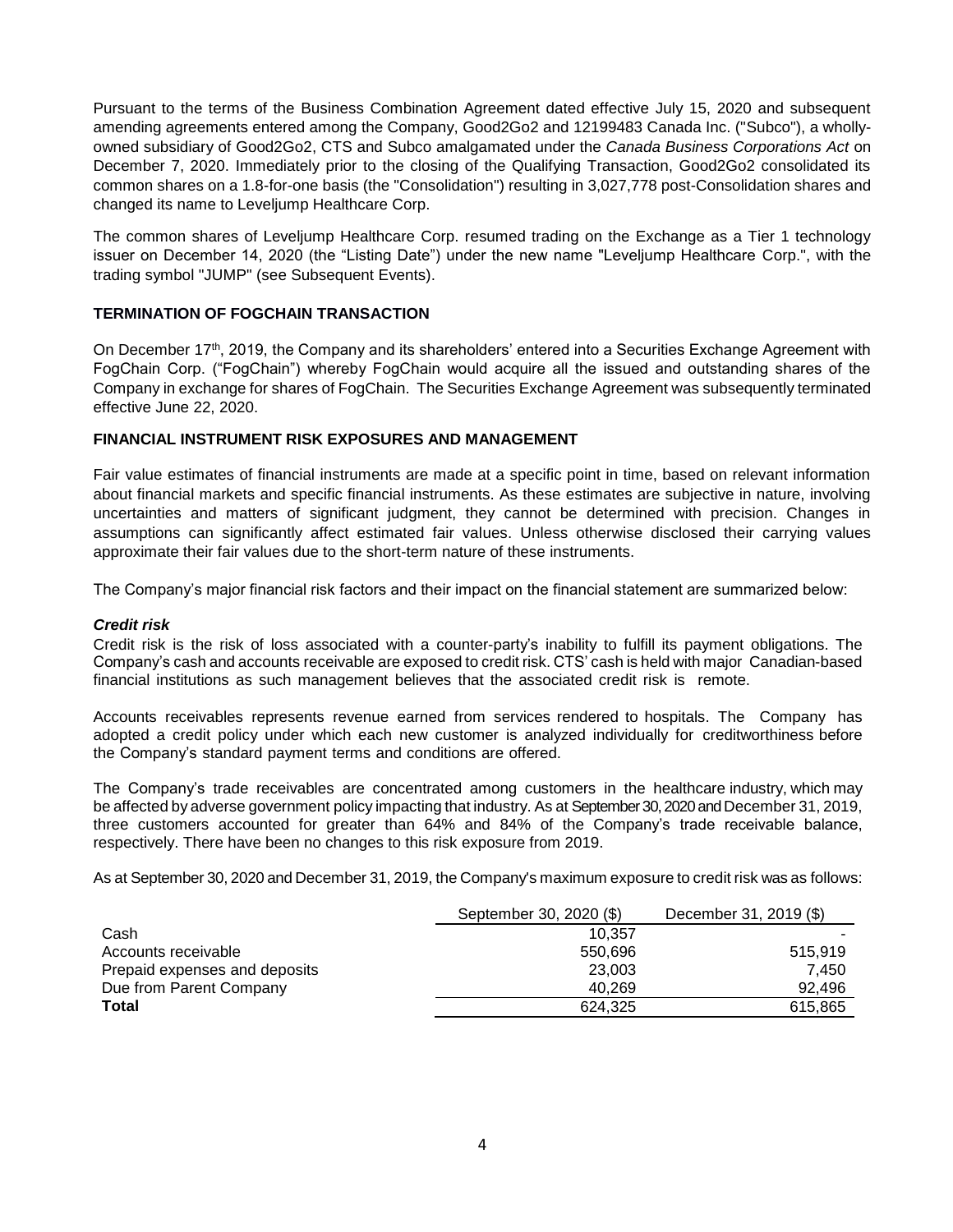# *Liquidity risk*

Liquidity risk is the risk that the Company cannot meet a demand for cash or fund its obligations as they become due. The Company's approach to managing liquidity risk is to ensure that it will have sufficient liquidity to meet liabilities as they become due. The Company is expanding and in order to meet its short and longer-term working capital requirements, the Company will attempt, if necessary, to secure further financing to ensure that those obligations are properly discharged. Operationally, the Company manages its liquidity by continuously monitoring forecasted and actual gross profit, expenses, and cash flows from operations. There have been no changes to this risk exposure from 2019.

The following tables illustrate the contractual maturities of financial liabilities for the periods set out:

| September 30, 2020   | <b>Payments Due by Period \$</b> |             |        |         |         |
|----------------------|----------------------------------|-------------|--------|---------|---------|
|                      | Total                            | Less than 1 | 1-3    | $4 - 5$ | After 5 |
|                      |                                  | vear        | vears  | vears   | years   |
| Accounts payable and |                                  |             |        |         |         |
| accrued liabilities  | 1,217,241                        | 1,217,241   |        |         |         |
| Lease liabilities    | 68,570                           | 31.540      | 37,030 |         |         |
| Due to director      | 50,655                           | 50,655      |        |         |         |
| Long-term debt       | 50,543                           | 50,543      |        |         |         |
| Loan payable         | 25,000                           | 25,000      |        |         |         |
| CEBA loan            | 40,000                           |             | 40,000 |         |         |
| <b>TOTAL</b>         | 1.452.009                        | 1.374.979   | 77,030 |         |         |

| December 31, 2019    | <b>Payments Due by Period \$</b> |             |        |         |         |
|----------------------|----------------------------------|-------------|--------|---------|---------|
|                      | Total                            | Less than 1 | 1-3    | $4 - 5$ | After 5 |
|                      |                                  | vear        | vears  | vears   | vears   |
| Bank overdraft       | 2.103                            | 2.103       |        |         |         |
| Accounts payable and |                                  |             |        |         |         |
| accrued liabilities  | 1,170,874                        | 1,170,874   |        |         |         |
| Lease liabilities    | 88,249                           | 27,552      | 60,697 |         |         |
| Due to director      | 64,090                           | 64,090      |        |         |         |
| Long-term debt       | 98,995                           | 98,995      |        |         |         |
| <b>TOTAL</b>         | ,424,311                         | 1,363,614   | 60.697 |         |         |

# *Market risk*

Market risk is the risk of loss that may arise from changes in market factors such as interest rates. There have been no changes to this risk exposure from 2019.

# *Interest rate risk*

Interest rate risk is the risk that the value of a financial instrument might be adversely affected by a change in interest rates. The Company is exposed to interest rate risk arising from fluctuations in the bank's prime rate related to its term loans. In seeking to minimize the risks from interest rate fluctuations, the Company manages exposure through its normal operating and financing activities such as entering into fixed interest rate contracts. There have been no changes to this risk exposure from 2019.

# *Capital Management*

The Company defines capital as total shareholders' equity and long-term debt. The Company manages its capital structure and makes adjustments to it, based on the funds available to the Company, in order to support the growth and development of its operations and bring new products to market and to ensure it continues as a going concern. The Board of Directors does not establish quantitative return on capital criteria for management, but rather relies on the expertise of the Company's management to sustain future development of the business. The Company will continue to assess new opportunities and seek to acquire an interest in growth situations if it feels there is sufficient economic potential and if it has adequate financial resources to do so.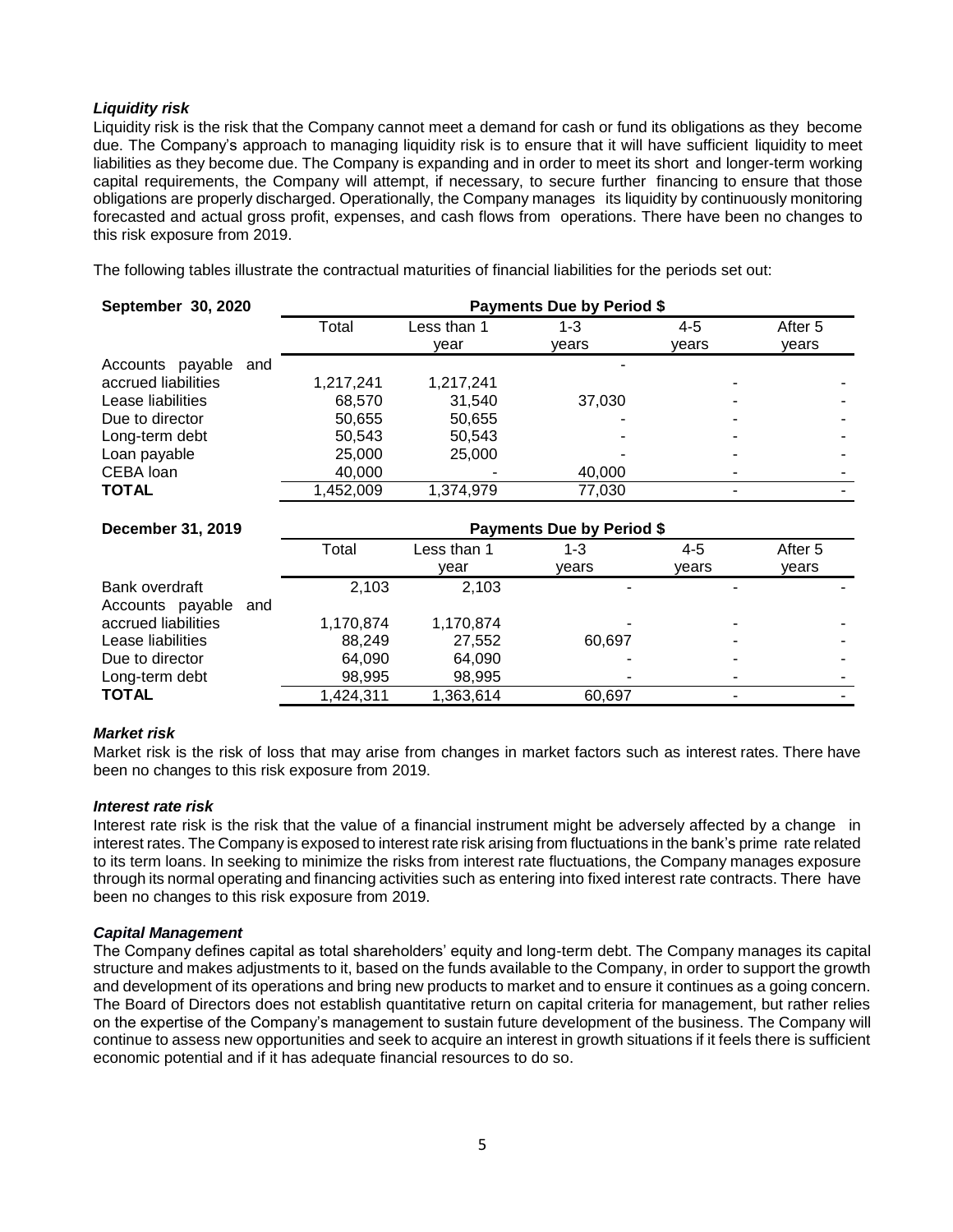Management reviews its capital management approach on an ongoing basis and believes that this approach, given the relative size of the Company, is reasonable. There were no changes in the Company's approach to capital management during the nine months ended September 30, 2020. The Company is not subject to externally imposed capital requirements.

# *Covid-19*

In March 2020, the World Health Organization declared a global pandemic related to the virus known as COVID-19. The expected impacts on global commerce are anticipated to be far reaching. To date there have been significant wide-spread stock market declines and the movement of people and goods has become restricted. As the Company has no material operating income or cash flows, it will be reliant on additional financing to fund ongoing operations and future acquisitions. An extended disruption may affect the Company's ability to obtain additional financing. The impact on the economy and the Company is not yet determinable; however, the Company's financial position, results of operations and cash flows in the current period have been impacted as patient volume has decreased resulting in decreased revenues for the Company. The Company's financial position, results of operations and cash flows in future periods may be materially affected. In particular, there may be heightened risk of liquidity or going concern uncertainty.

# **RESULTS OF OPERATIONS**

|                                     | <b>Three Months Ended</b><br>September 30 |             | <b>Nine Months Ended</b><br>September 30 |             |
|-------------------------------------|-------------------------------------------|-------------|------------------------------------------|-------------|
|                                     |                                           |             |                                          |             |
|                                     | $2020($ \$)                               | $2019($ \$) | $2020($ \$)                              | $2019($ \$) |
| Total revenue                       | 1,518,375                                 | 1,371,537   | 4,016,4029                               | 3,923,560   |
| Gross profit                        | 286,208                                   | 263.944     | 801.673                                  | 765,511     |
| Net income and comprehensive income | 42.151                                    | 74.111      | 122.194                                  | 156,191     |
| Income per share-basic and diluted  | 263                                       | 666         | 764                                      | 976         |

# **REVENUES**

# *Teleradiology*

For the three months ended September 30, 2020, the Company's teleradiology revenue was \$1,498,626 representing an increase of \$162,411 compared to teleradiology revenue of \$1,336,215 for the three months ended September 30, 2019. The primary increase in revenue during the current period was attributed to the increased utilization of the Company's teleradiology services to client hospitals and clinics as a result of increased patient volume.

For the nine months ended September 30, 2020, the Company's teleradiology revenue was \$3,903,277 representing an increase of \$90,304 compared to teleradiology revenue of \$3,812,973 for the nine months ended September 30, 2019. The primary increase in revenue during the current nine month period was attributed to the increased utilization of the Company's teleradiology services to client hospitals and clinics as a result of increased patient volume.

# *Admin and Sublease and Other*

For the three months ended September 30, 2020, the Company's admin and sublease and other revenue was lower by \$15,583 to \$19,749 versus admin and sublease revenue of \$35,332 for the three months ended September 30, 2019.

For the nine months ended September 30, 2020, the Company's admin and sublease and other revenue increased slightly by \$2,518 to \$113,125 versus admin and sublease revenue of \$110,607 for the nine months ended September 30, 2019.

The decrease in admin and sublease and other revenue for the three month period in 2020 was related to a decrease in sublease income.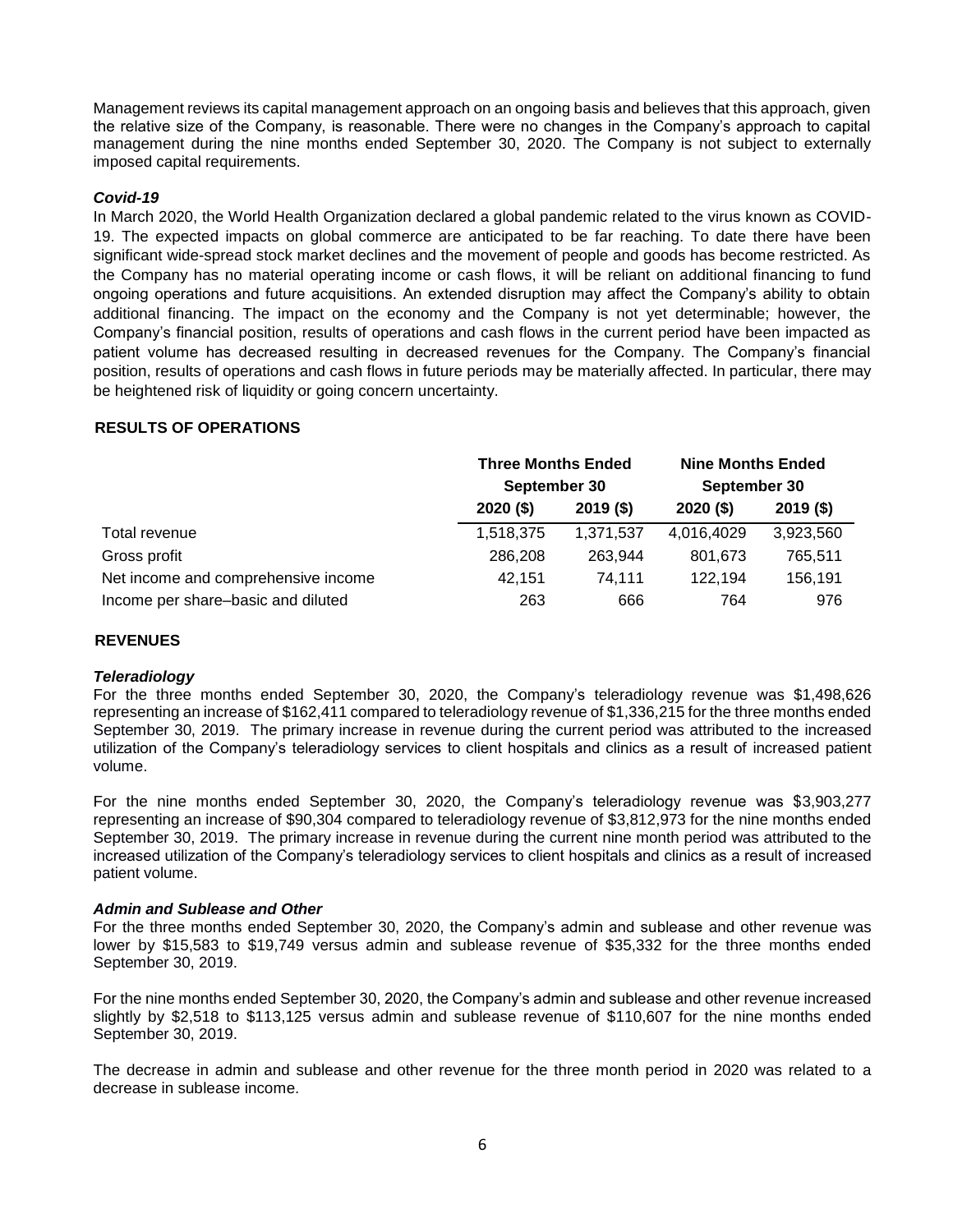# **TOTAL REVENUE**

Total revenue for the three months ended September 30, 2020, was up \$146,838 to \$1,518,375 compared to total revenue of \$1,371,537 for the three months ended September 30, 2019.

Total revenue for the nine months ended September 30, 2020, was up by \$92,822 to \$4,016,402 compared to total revenue of \$3,923,580 for the nine months ended September 30, 2019.

The increase in total revenue for the three and nine month periods in fiscal 2020, is primarily a result of the increased utilization of the Company's teleradiology services to client hospitals and clinics as a result of increased patient volume.

# **COST OF SALES**

## *Reading Fees*

For the three months ended September 30, 2020, the Company's reading fees totaled \$1,198,901 higher by \$124,341 compared to reading fees of \$1,074,560 for the three months ended September 30, 2019.

For the nine months ended September 30, 2020, the Company's reading fees totaled \$3,121,658, higher by \$63,871 compared to reading fees of \$3,057,787 for the nine months ended September 30, 2019.

The increase in reading fees recorded during the current periods in fiscal 2020, was related to the increased utilization of the Company's teleradiology services to client hospitals and clinics as a result of increased patient volume.

## *Medical Images Archiving*

Medical images archiving costs for the three months ended September 30, 2020, were \$17,916 which were relatively consistent when compared to medical images archiving costs of \$17,493 for the previous three months ended September 30, 2019.

Medical images archiving costs for the nine months ended September 30, 2020, were \$47,981 which were down by \$4,694 when compared to medical images archiving costs of \$52,675 for the previous nine months ended September 30, 2019. The decrease in medical images archiving costs during the nine month period in 2020, was related to lower storage costs.

#### *Internet Connectivity*

For the three months ended September 30, 2020, the Company's internet connectivity costs were lower by \$2,340 to \$3,000 compared to \$5,340 for the three months ended September 30, 2019.

For the nine months ended September 30, 2020, the Company's internet connectivity costs were lower by \$6,007 to \$10,050 compared to \$16,057 for the nine months ended September 30, 2019.

The reduced internet connectivity costs experienced during the three and nine month periods in fiscal 2020 was a result of the Company negotiating lower pricing with its supplier.

#### *Radiologists and Medical Director Expenses*

For the three months ended September 30, 2020, the Company incurred radiologists and medical director expenses of \$12,350 which was higher by \$2,150 compared to \$10,200 for the same three month period ended September 30, 2019.

For the nine months ended September 30, 2020, the Company incurred radiologists and medical director expenses of \$35,040 which was higher by \$3,490 compared to \$31,550 for the same nine month period ended September 30, 2019.

The increase in radiologists and medical director expenses recorded during the three and nine month periods in fiscal 2020 was a result of increased patient volume.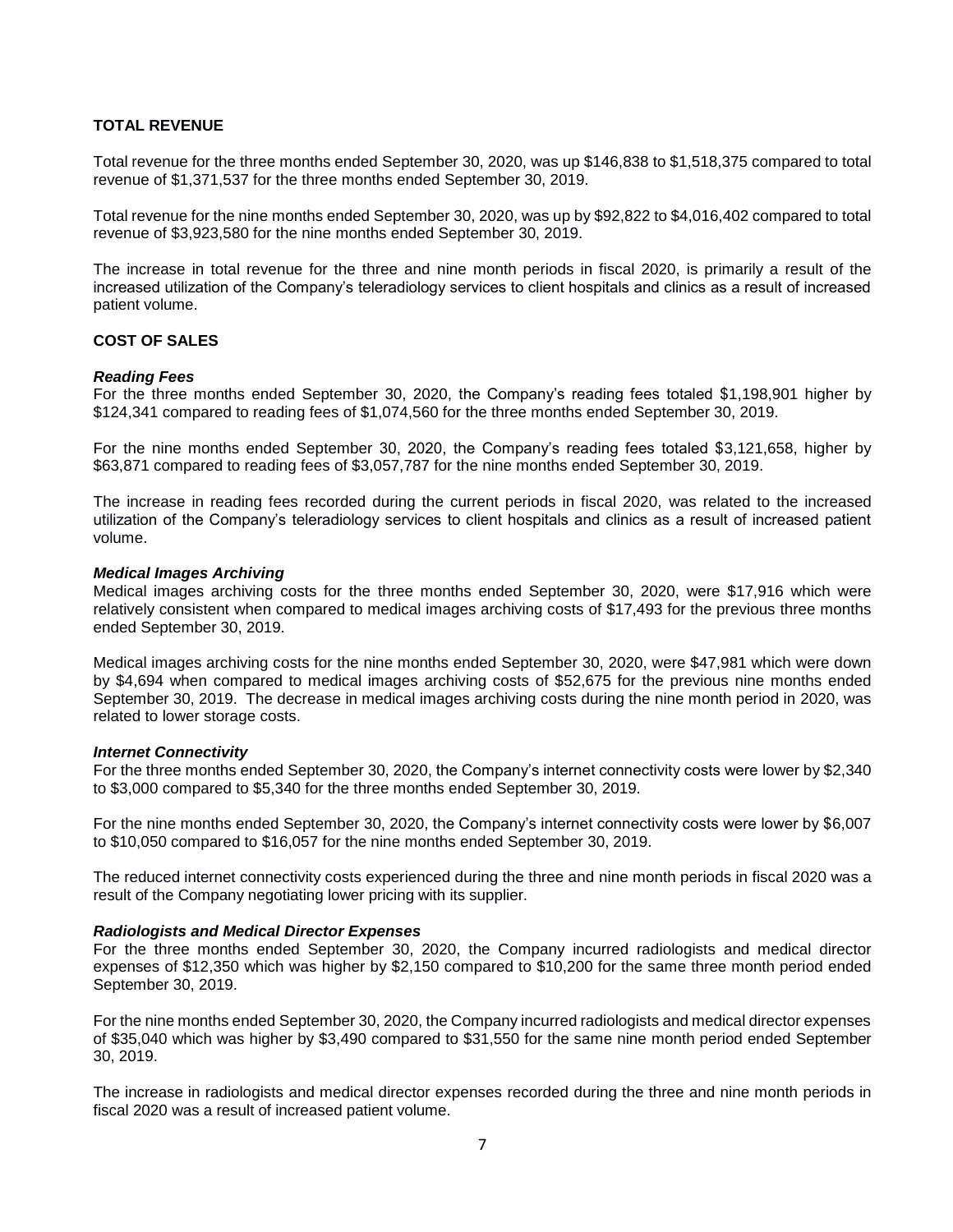# **TOTAL COST OF SALES**

Total cost of sales during the current three month period ended September 30, 2020, including reading fees, medical images archiving, internet connectivity and radiologists and medical director expenses were \$1,232,167 compared to \$1,107,593 for the three months ended September 30, 2019.

Total cost of sales during the current nine month period ended September 30, 2020, including reading fees, medical images archiving, internet connectivity and radiologists and medical director expenses were \$3,214,729 compared to \$3,158,069 for the nine months ended September 30, 2019.

Higher total cost of sales experienced during the current three and nine month periods ended September 30, 2020, was primarily attributed to the increase in reading fees and increased radiologists and medical director expenses both related to increased patient volume.

# **GROSS PROFIT**

As a result of the above revenues net of cost of sales, the Company's gross profit increased by \$22,264 to \$286,208 during the three month period ending September 30, 2020, versus gross profit of \$263,944 for the same three month period ended September 30, 2019.

For the nine months ended September 30, 2020, the Company's gross profit increased by \$36,162 to \$801,673 during the nine month period ending September 30, 2020, compared to a gross profit of \$765,511 for the same nine month period ended September 30, 2019.

# **EXPENSES**

## *Salaries and Wages*

For the three months ended September 30, 2020, the Company recorded salaries and wages of \$92,337 which were relatively consistent when compared to salaries and wages of \$93,799 for the three months ended September 30, 2019.

For the nine months ended September 30, 2020, the Company recorded salaries and wages of \$280,187 compared to salaries and wages of \$199,593 for the nine months ended September 30, 2019.

The increase of \$80,594 in salaries recorded during the nine month period in fiscal 2020, was a result of the reclassification of the salaries of the Company's Chief Executive Officer and its Chief Financial Officer as well as the addition of administrative personnel.

# *Royalty Expense*

Royalty expense for the three months ended September 30, 2020, was \$34,096 compared to \$31,893 for the three months ended September 30, 2019.

Royalty expense for the nine months ended September 30, 2020, was \$93,349 compared to \$61,088 for the nine months ended September 30, 2019. For the first quarter of 2019, the Company paid approximately \$36,817 in royalty expense that was included in management fees.

The Company was party to an Amended and Restated Secured Royalty Purchase Agreement and as such pays a gross monthly sales royalty based on of 2.5% of its revenues or \$6,000 USD (whichever is greater) (see Royalty Agreement and Subsequent Events below).

#### *Management Fees*

For the three months ended September 30, 2020, the Company recorded management fees of Nil compared to management fees of Nil for the same three month period ended September 30, 2019.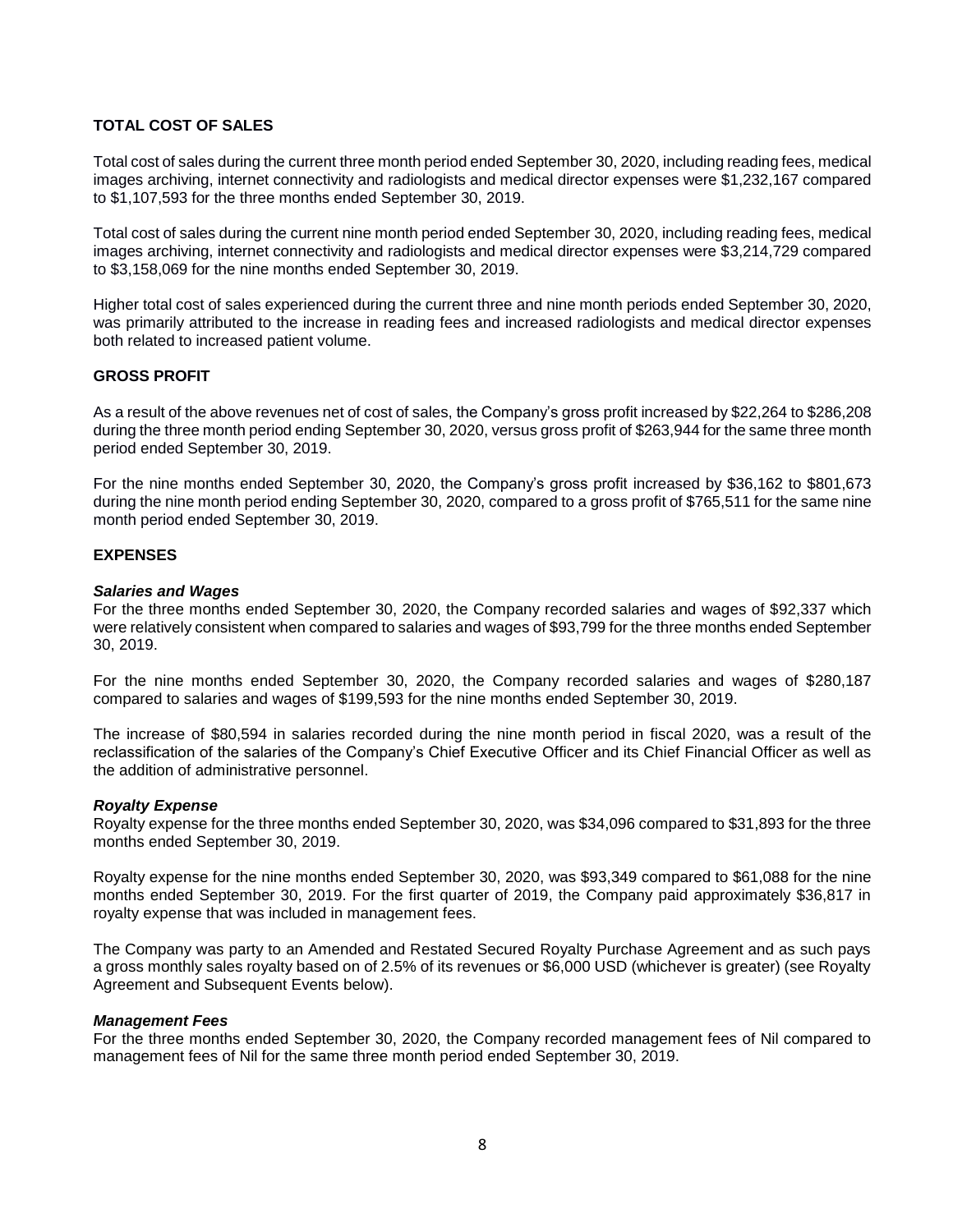For the nine months ended September 30, 2020, the Company recorded management fees of Nil compared to management fees of \$156,582 for the same nine month period ended September 30, 2019. The decrease in management fees during fiscal 2020, was a result of the reclassification of the salaries of the Company's Chief Executive Officer and its Chief Financial Officer to salaries and wages. During the first quarter of fiscal 2019, management fees included executive salaries, corporate overhead and royalty expense that were charged by the Company's US parent, MEDD.

#### *Finance Costs*

For the three months ended September 30, 2020, the Company recorded finance costs of \$16,903 lower by \$5,285 compared to finance costs of \$22,188 for the three months ended September 30, 2019. During the three month period in 2020, the Company recorded interest payable of \$7,980 to iCapital (September 30, 2019: \$9,638), interest on right of use assets of \$4,089 (September 30, 2019: \$3,666), interest payable to radiologists of \$3,076 (September 30, 2019: \$7,035) and accrued interest of \$1,520 a loan payable to the Chief Executive Officer of the Company (September 30, 20419: \$1,520).

For the nine months ended September 30, 2020, the Company recorded finance costs of \$50,061, which was lower by \$16,601 compared to finance costs of \$66,662 for the nine months ended September 30, 2019. During the nine months in 2020, the Company recorded interest payable of \$20,252 to iCapital (September 30, 2019: \$28,571), interest on right of use assets of \$13,277 (September 30, 2019: \$6,817), interest payable to radiologists of \$11,309 (September 30, 2019: \$23,750), and accrued interest of \$4,559 on a loan payable to the Chief Executive Officer of the Company (September 30, 2019: \$6,796).

## *General and Administrative*

General and administrative costs totaled \$26,396 for the three months ended September 30, 2020, which was higher by \$17,871 compared to general and administrative costs of \$8,525 for the three month period ended September 30, 2019. The higher general and administrative costs experienced in fiscal 2020, was primarily related to an increase of \$9,562 to \$18,537 in computer services and technical support versus \$8,975 for the same three month period ended September 30, 2019 and higher postage and delivery costs of \$2,198 compared to \$56 for the same period in fiscal 2019.

General and administrative costs for the nine months ended September 30, 2020, were \$66,003 compared to general and administrative costs of \$32,669 for the nine month period ended September 30, 2019. The higher general and administrative costs recorded in fiscal 2020 was primarily attributed an increase of \$22,238 to \$38,808 in computer services and technical support versus \$16,570 for the same nine month period ended September 30, 2019 and higher postage and delivery costs of \$6,044 compared to \$880 for the same period in fiscal 2019

# *Professional Fees*

For the three months ended September 30, 2020, the Company recorded professional fees of \$53,258 up by \$50,219 compared to \$3,039 for the three months ended September 30, 2019.

For the nine months ended September 30, 2020, the Company recorded professional fees of \$137,026 an increase of \$133,537 compared to \$3,489 for the three months ended September 30, 2019.

The increase in professional fees for the three and nine month periods ended September 30, 2020, was primarily attributed to the Company's ongoing continuous disclosure requirements with respect to the business combination with Leveljump Healthcare Corp., and a Securities Exchange Agreement entered into with FogChain which was subsequently terminated.

#### *Depreciation and Amortization*

For the three months ended September 30, 2020, depreciation and amortization costs were \$8,183 versus \$13,476 for the same three month period ended September 30, 2019.

For the nine months ended September 30, 2020, depreciation and amortization costs were \$24,548 versus \$48,051 for the same nine month period ended September 30, 2019.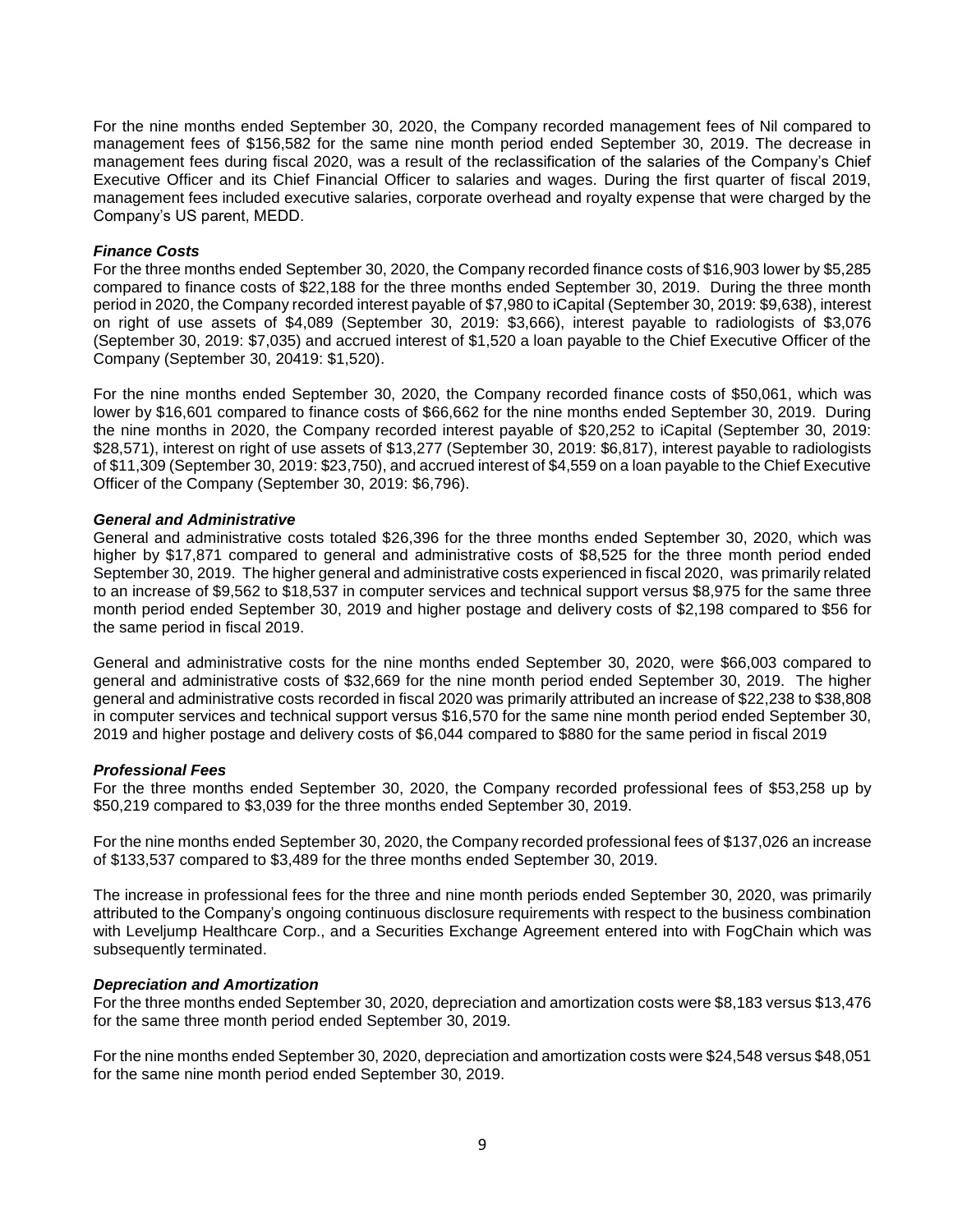The decrease in depreciation and amortization costs for the current three and nine month periods in fiscal 2020 was primarily attributed to a decrease in the Company's office and computer lease assets. During the 4<sup>th</sup> quarter of fiscal 2019, the Company impaired its computer equipment in the amount of \$14,277.

#### *Insurance*

Insurance expense for the three months ended September 30, 2020, was \$7,217 which remained relatively consistent compared to insurance expense of \$7,532 for the comparable three month period in 2019.

Insurance expense for the nine months ended September 30, 2020, was down slightly to \$15,086 compared to insurance expense of \$15,810 for the comparable nine month period in 2019.

The decrease experienced during the three and nine month period in fiscal 2020 was related to a decrease in liability insurance coverage.

#### *Premises Rental*

For the three months ended September 30, 2020, the Company incurred premises rental costs of \$2,703 compared to premises rental costs of \$7,430 for the three months ended September 30, 2019.

For the nine months ended September 30, 2020, the Company incurred premises rental costs of \$7,804 compared to premises rental costs of \$22,446 for the nine months ended September 30, 2019.

The decrease in premises rental costs during the current three and nine month periods in fiscal 2020 was attributed to a reduction in rent costs after the Company relocated its office.

# *Foreign Exchange Loss*

For the three months ended September 30, 2020, the Company recorded a foreign exchange loss in the amount of \$974 versus a foreign exchange loss of \$381 for the same three month period in 2019.

For the nine months ended September 30, 2020, the Company recorded a foreign exchange loss in the amount of \$2,336 versus a foreign exchange loss of \$381 for the same nine month period in 2019.

Expenses recorded in the non-functional currency of the Company are translated at the rate of exchange in effect at the date of the transactions. Foreign exchange translation gains and losses are recorded in operations in the period in which they occur.

#### *Travel and Entertainment*

Travel and entertainments costs were \$2,000 for the three months ended September 30, 2020, compared to travel and entertainments costs of \$1,570 recorded during the three months ended September 30, 2019.

Travel and entertainments costs were up slightly to \$2,694 for the nine months ended September 30, 2020, compared to travel and entertainments costs of \$2,353 recorded during the nine months ended September 30, 2019.

#### *Marketing*

For the three months ended September 30, 2020, the Company recorded marketing costs of Nil compared to marketing costs of Nil for the same three month period in 2019.

For the nine months ended September 30, 2020, the Company recorded marketing costs of \$385 compared to marketing costs of \$196 for the same nine month period in 2019.

# **TOTAL EXPENSES**

Total expenses for the three months ended September 30, 2020, were \$244,057, higher by \$54,24 when compared to total expenses of \$189,833 for the three months ended September 30, 2019. The primary factors relating to the increase in total expenses during the three month period in 2020 were an increase in professional fees of \$50,219, and an increase of \$17,871 in general and administrative. These increases experienced in the 2020, were partially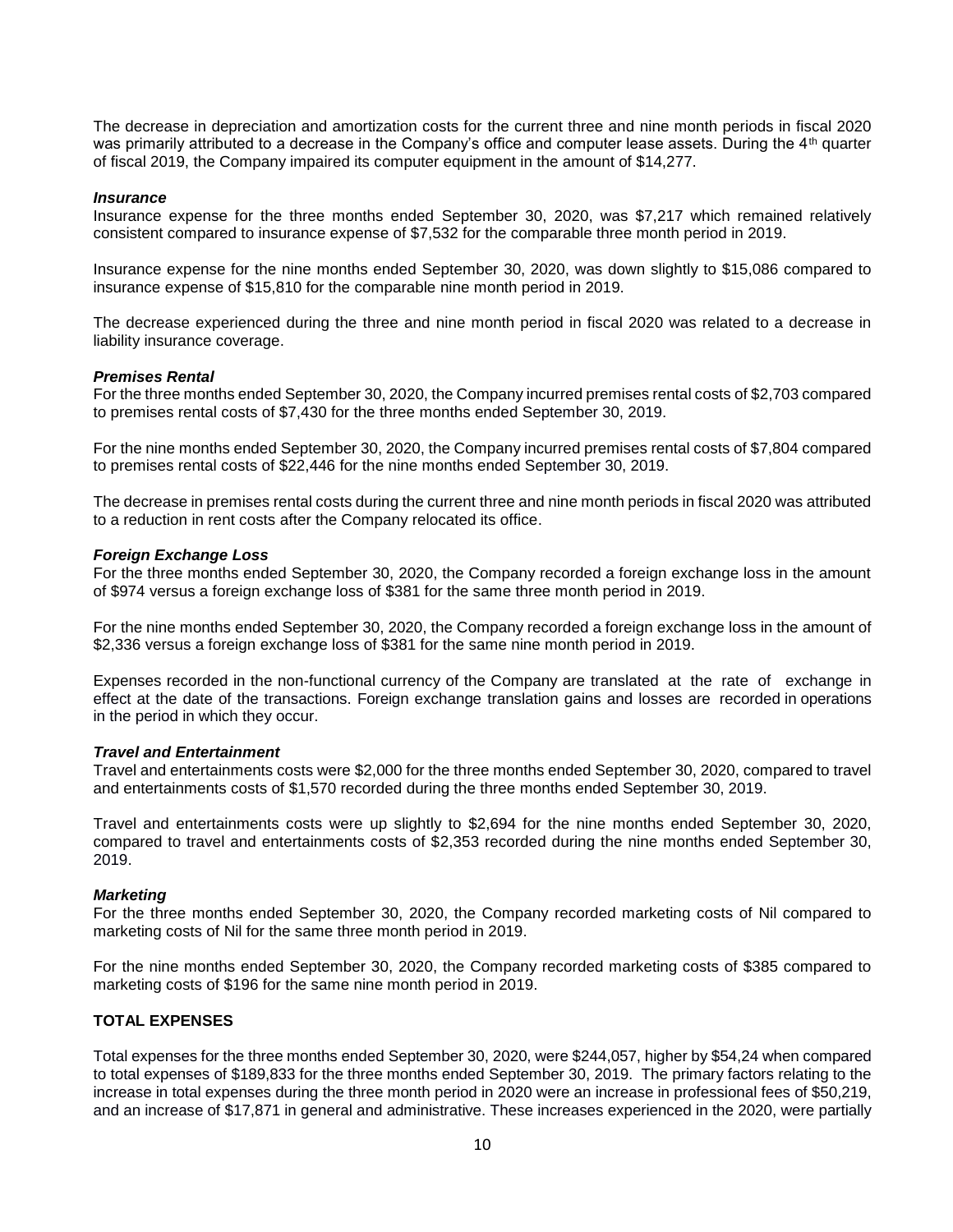offset by a decrease of \$5,293 in amortization and depreciation and a decrease of \$5,285 in finance costs.

Total expenses for the nine months ended September 30, 2020, were \$679,479, higher by \$70,159 when compared to total expenses of \$609,320 for the nine months ended September 30, 2019. The primary factors relating to the increase in total expenses during the nine month period in 2020 were an increase in professional fees of \$133,537, an increase in salaries and wages of \$80,594, an increase of \$33,334 in general and administrative costs and an increase of \$32,261 in royalty costs. These increases experienced in the current period in 2020 were partially offset by a decrease in management fees of \$156,582, a decrease in depreciation and amortization of \$23,503 and a decrease of \$16,601 in finance costs.

# **NET INCOME AND COMPREHENSIVE INCOME**

As a result of the above factors, the Company recorded net income and comprehensive income for the three months ended September 30, 2020, of \$42,151 down by \$31,960 compared to a net income and comprehensive income of \$74,111 for the three months ended September 30, 2019.

For the nine month period ended September 30, 2020, the Company recorded net income and comprehensive of \$122,194 down \$33,997 compared to a net income and comprehensive income of \$156,191 for the nine months ended September 30, 2019.

# **NET INCOME AND COMPREHENSIVE INCOME PER SHARE – BASIC AND DILUTED**

The net income and comprehensive income per share-basic and diluted for the three months ended September 30, 2020, was \$263 versus income per share-basic and diluted of \$666 for the comparable three month period in 2019.

The net income and comprehensive income per share-basic and diluted for the nine months ended September 30, 2020, was \$764 versus income per share-basic and diluted of \$976 for the comparable nine month period in 2019.

# **SUMMARY OF QUARTERLY RESULTS**

The following tables reflect the summary of quarterly results for the periods set out:

|                               | September 30, | <b>June 30,</b> | March 31, | December 31, |
|-------------------------------|---------------|-----------------|-----------|--------------|
| <b>Quarter Ended</b>          | 2020          | 2020            | 2020      | 2019         |
| Total revenue                 | 1,518,375     | 1,214,162       | 1,283,865 | 1,449,239    |
| Gross margin                  | 286,208       | 263,857         | 251,608   | 271,254      |
| Expenses                      | 244,057       | 234,954         | 202,541   | 321,471      |
| Net income (loss)             | 42.151        | 28,902          | 49,068    | (50, 217)    |
| Income (loss) per share-basic |               |                 |           |              |
| and diluted                   | 263           | 181             | 306       | (314)        |

During the quarter ended September 30, 2020, the increase in revenue was due to an increase in patient volume at hospitals and clinics.

For the quarter ending June 30, 2020 and March 31, 2020, revenue was down due to a reduction in patient volume at hospitals primarily as a result COVID-19. Revenue over the September and December 2019 quarters grew steadily, as demand for the Company's teleradiology services increased. Admin and sublease revenue remained relatively consistent throughout the four quarters.

For the quarter ending June 30, 2020 and March 31, 2020 gross margin was down due to a decline in patient volume. For the quarter ending December 31, 2019 gross margin increased as result of increased revenue which was partially offset by the gradual higher cost of sales including readings fees.

Expenses over the quarters fluctuated primarily due to changes in salaries and wages, finance costs, premises rental costs, professional fees, insurance and general and administrative costs. During the quarter ended December 31, 2019, the Company experienced higher costs related to audit fees.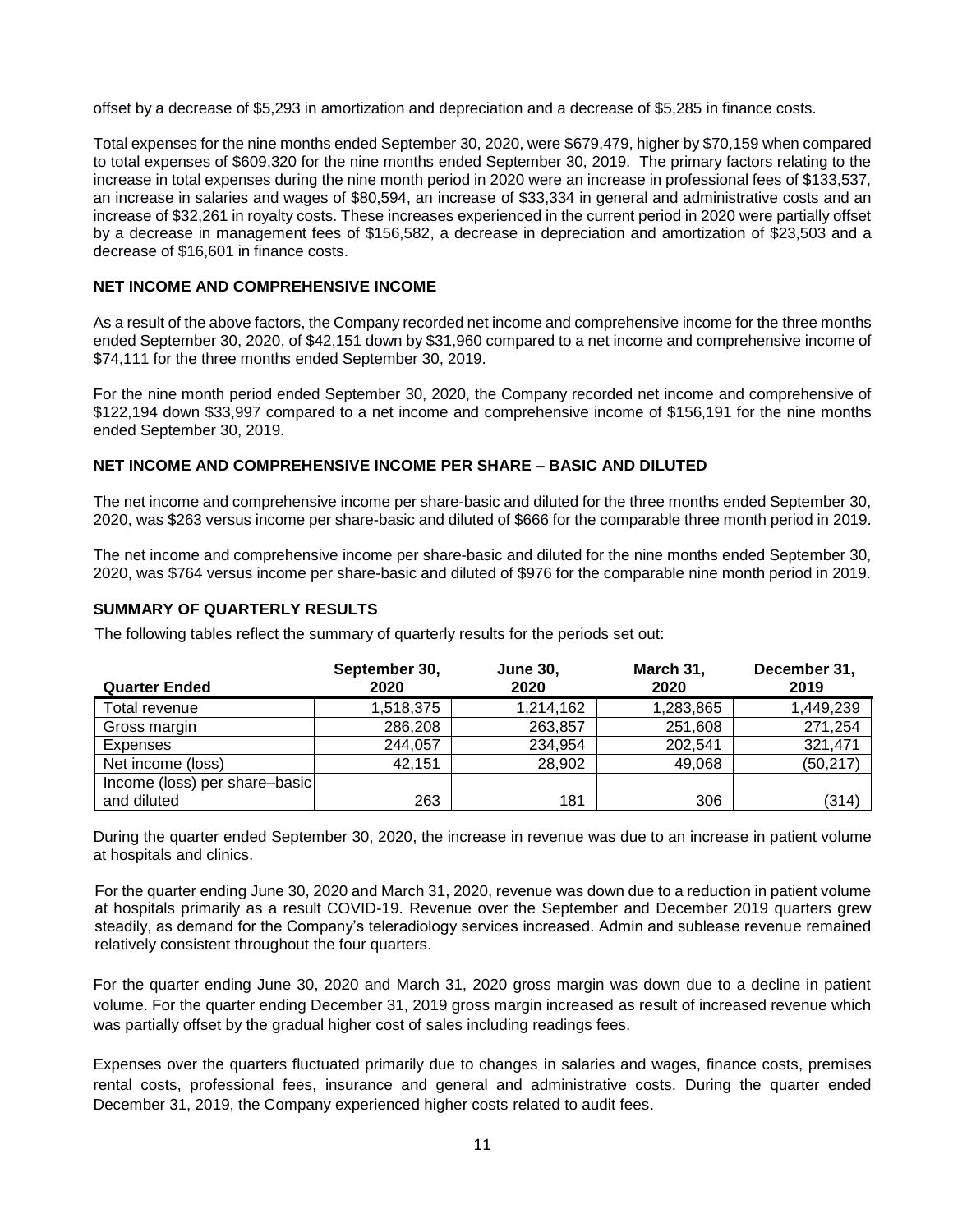|                               | September 30, | <b>June 30,</b> | March 31, | December 31, |
|-------------------------------|---------------|-----------------|-----------|--------------|
| <b>Quarter Ended</b>          | 2019          | 2019            | 2019      | 2018         |
| Total revenue                 | 1,371,537     | 1,437,439       | 1,114,604 | 1,176,387    |
| Gross margin                  | 263,944       | 295,712         | 205,855   | 232,676      |
| Expenses                      | 189,833       | 172,035         | 247,451   | 258,139      |
| Net income (loss)             | 74,111        | 123,677         | (41, 596) | (25, 463)    |
| Income (loss) per share-basic |               |                 |           |              |
| and diluted                   | 666           | 1,237           | (416)     | (255)        |

Revenue over the four quarters during continued to grow, as demand for the Company's teleradiology services increased. Admin and sublease revenue continually decreased over the four quarters. During the quarter ending September 30, 2019, the Company incurred a decrease in teleradiology revenue due to a reduction in patient volume.

Gross margin over the four quarters fluctuated as result of increased or decreased revenue due to changes in patient volume, as well as changes in cost of sales including readings fees, medical images archiving, internet connectivity and radiologists and medical director expenses. For the quarter ending September 30, 2019, gross margin was down due to a decline in patient volume.

Expenses over the four quarters fluctuated primarily due to changes in finance costs, premises rental, professional fees, insurance and salaries and wages. During the three month period ended March 31, 2019, the Company incurred management fees of \$156,582.

# **OFF-BALANCE SHEET ARRANGEMENTS**

The Company did not enter into any off-balance sheet arrangements as of the date of this MD&A.

# **OPERATING SEGMENTS**

The Company's business activities comprise a single operating segment. In addition, the Company operates in a single geographical segment, Ontario Canada. The Company's revenues are derived entirely from service rendered in Canada.

# **CAPITAL EXPENDITURES**

For the nine months ended September 30, 2020, the Company did not have any capital expenditures. During the year ended December 31, 2019, the Company wrote off its property and equipment in the amount of \$14,277.

The Company anticipates that its capital expenditures will increase in future reporting periods as the Company seeks to expand its operations and look to further opportunities of merit.

# **FINANCING ACTIVITIES**

For the nine months ended September 30, 2020, the Company received loan proceeds of \$40,000 from the Canadian Emergency Response Account ("CEBA") (December 31, 2019: Nil), a loan from Leveljump Healthcare Corp., of \$25,000 (December 31, 2019: Nil), advances from a director of NIL (December 31, 2019: \$24,600) and proceeds from long term debt of Nil (December 31, 2019: \$80,000).

For the nine months ended September 30, 2020, the Company recorded advances to parent company of \$90,168 (December 31, 2019: 159,264), re-paid long term debt in the amount of \$48,452 (December 31, 2019: \$72,266), repaid advances from directors of \$13,435 (December 31, 2019: Nil) and recorded lease payments of \$19,679 (December 31, 2019: \$45,776).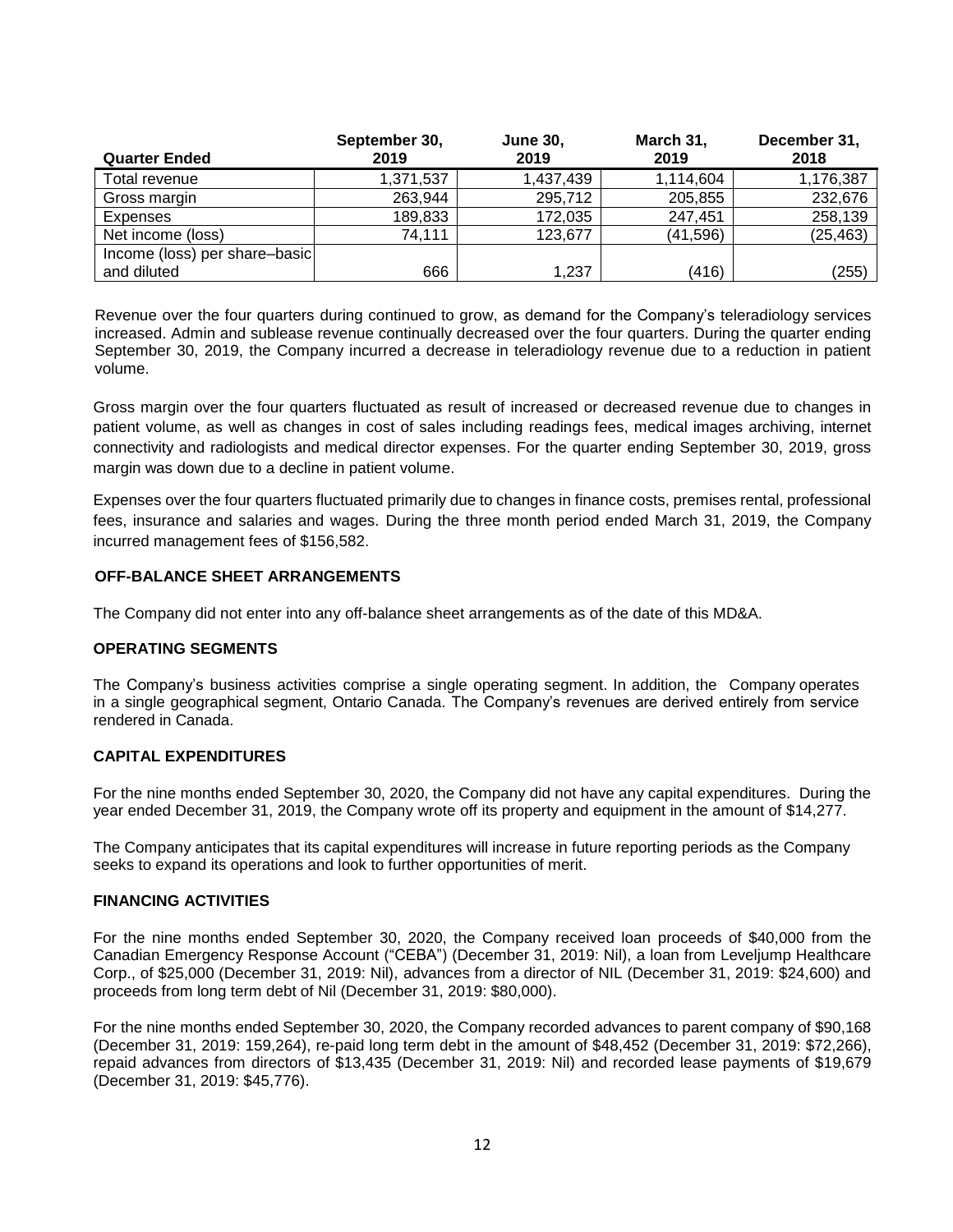# **LIQUIDITY AND CAPITAL RESOURCES**

During the nine month period ended September 30, 2020, the Company's primary use of funds was related to administrative expenses. At September 30, 2020, the Company had a working capital deficiency of \$720,924 compared to working capital deficiency of \$741,604 at December 31, 2019.

The Company's current assets as at September 30, 2020, were \$654,055 (December 31, 2019: \$622,010) which consisted of cash in the amount of \$10,357 (December 31, 2019: Nil), accounts receivable in the amount of \$550,696 (December 31, 2019: \$515,919), due from parent company \$40,269 (December 31, 2019: \$92,496), HST receivable of \$29,730 (December 31, 2019: \$6,145) and prepaid expenses and deposits totalling \$23,003 (December 31, 2019: \$7,450).

Current liabilities as at September 30, 2020, were \$1,374,979 (December 31, 2019: \$1,363,614) which were comprised of bank overdraft in the amount of Nil (December 31, 2019: \$2,103), accounts payables and accrued liabilities of \$1,217,241 (December 31, 2019: \$1,170,874), current portion of lease liabilities \$31,540 (December 31, 2019: \$27,552), due to director \$50,655 (December 31, 2019: \$64,090), loan payable \$25,000 (December 31, 2019: Nil), and current portion of long term debt in the amount of \$50,543 (December 31, 2019: \$98,995).

The continuing operations of the Company are dependent upon its ability to raise adequate financing and to continue its profitable operations in the future. Despite the Company generating comprehensive income of \$122,194 during the nine months ended September 30, 2020, several adverse conditions cast significant doubt on the validity of the going concern assumption. Notably at September 30, 2020 the Company's accumulated deficit was \$727,339 (December 31, 2019: \$849,533) and its working capital deficiency was \$720,924 (December 31, 2019: \$741,064). These conditions indicate that material uncertainties exist that cast significant doubt on the Company's ability to continue as a going concern. The Company's ability to continue as a going concern is dependent upon raising additional capital to meet its present and future commitments and on achieving profitable commercial operations.

Although the Company has been successful in borrowing funds in the past, there can be no assurance that the Company will have sufficient financing to meet its future capital requirements or that additional financing will be available on terms acceptable to the Company in the future. The Company has and may continue to have capital requirements in excess of its currently available resources.

# **SIGNIFICANT ACCOUNTING POLICIES**

# *Significant accounting estimates and judgments*

The preparation of financial statements in conformity with IFRS requires management to make significant judgments, estimates and assumptions that affect the application of accounting policies and the reported amounts of assets, liabilities, income and expenses and related footnote disclosures. Use of available information and the application of judgment are inherent in the formation of estimates. Actual results in the future can differ from these estimates, which may be material to future financial statements.

Significant estimates and underlying assumptions are reviewed on a periodic basis. Management uses historical experience and various other factors it believes to be reasonable under the circumstances as the basis for its judgments and estimates. Revisions to accounting estimates are recognized in the period in which the estimates are revised and in any future periods affected. The areas involving a higher degree of judgment or complexity, or areas where assumptions and estimates are significant to the financial statements, are outlined below:

a. Trade receivables valuation – recoverability of receivables through the provision for doubtful accounts;

b. Depreciation of property and equipment – judgement is required in estimating the useful lives of property and equipment

c. Recoverability of deferred income tax assets – assessing whether the realization of tax losses against future taxable income for income tax purposes if probable.

d. Non-current asset impairment – assessing whether indicators of impairment exist at reporting year's end.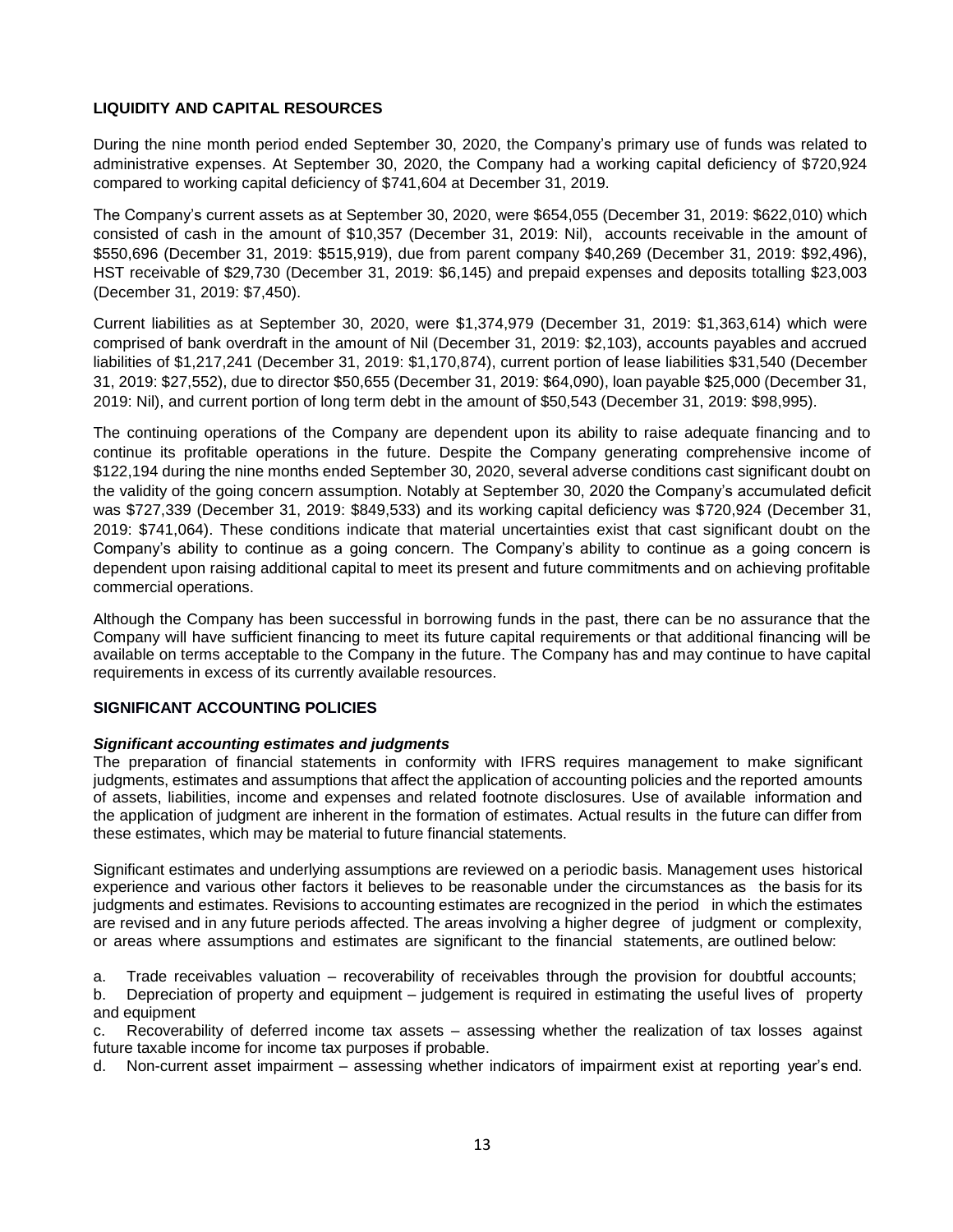# *New Accounting Pronouncements*

IAS 1 – Presentation of Financial Statements ("IAS 1") and IAS 8 – Accounting Policies, Changes in Accounting Estimates and Errors ("IAS 8") were amended in October 2018 to refine the definition of materiality and clarify its characteristics. The revised definition focuses on the idea that information is material if omitting, misstating or obscuring it could reasonably be expected to influence decisions that the primary users of general-purpose financial statements make on the basis of those financial statements. The amendments are effective for annual reporting periods beginning on or after January 1, 2020. There was no impact on the Company's interim financial statements.

Business Combinations ("IFRS 3") - In October 2018, the IASB issued an amendment to IFRS 3, effective for annual periods beginning on or after January 1, 2020 with early adoption permitted. The amendment clarifies that a business must include, at minimum, an input and a substantive process that together contribute to the ability to create outputs, and assists companies in determining whether an acquisition is a business combination or an acquisition of a group of assets by providing supplemental guidance for assessing whether an acquired process is substantive. The Company has decided to early adopt the amendments to IFRS 3 effective January 1, 2019 and shall apply the amended standard in assessing business combinations on a prospective basis. For acquisitions that are determined to be acquisitions of assets as opposed to business combinations, the Company allocates the transaction price to the individual identifiable assets acquired and liabilities assumed on the basis of their relative fair values, and no goodwill is recognized. Acquisitions that continue to meet the definition of a business combination are accounted for under the acquisition method, without any changes to the Company's accounting policy. There was no impact on the Company's interim financial statements

# **ROYALTY AGREEMENT**

On October 1, 2018, CTS became party to the Amended and Restated Secured Royalty Purchase Agreement (the "Agreement") between CTS' parent company, MIC, and Flow Capital Corp ("Flow"). The terms impacting CTS were as follows:

- Effective October 1, 2018, CTS will pay a gross sales royalty based on of 2.5% of its revenues or \$6,000 USD (whichever is greater) monthly to Flow.
- There was a cross-guarantee such that CTS will guarantee all royalty payments of MIC and vice-versa. Note that MIC is subject to the same gross sales royalty provisions as CTS; however, MIC is currently dormant and accordingly not generating any revenues giving rise to a royalty obligation.
- The Agreement will terminate on cumulative royalty payments to Flow reaching \$4M USD.
- CTS may buyout the royalty obligation with a payment of \$2M USD to Flow.
- Agreement secured by a general security agreement covering all of the CTS' current and future assets.

On April 23, 2020, the Company agreed with Flow capital to defer 50% of its royalty payments due in April, May, and June to the 4<sup>th</sup> quarter of 2020.

On July 17, 2020, the Company and Flow entered into a Royalty Buyout Agreement (see Subsequent Events Note below).

# **LONG TERM DEBT**

The following table sets out the changes in the Company's long term debt for the periods set out:

| Balance, January 1, 2019    | \$95,834 |
|-----------------------------|----------|
| Proceeds from iCapital      | 80,000   |
| Debt repayments             | (76,839) |
| Balance, December 31, 2019  | 98.995   |
| Proceeds from CEBA          | 40,000   |
| Debt repayments             | (48,452) |
| Balance, September 30, 2020 | \$90,543 |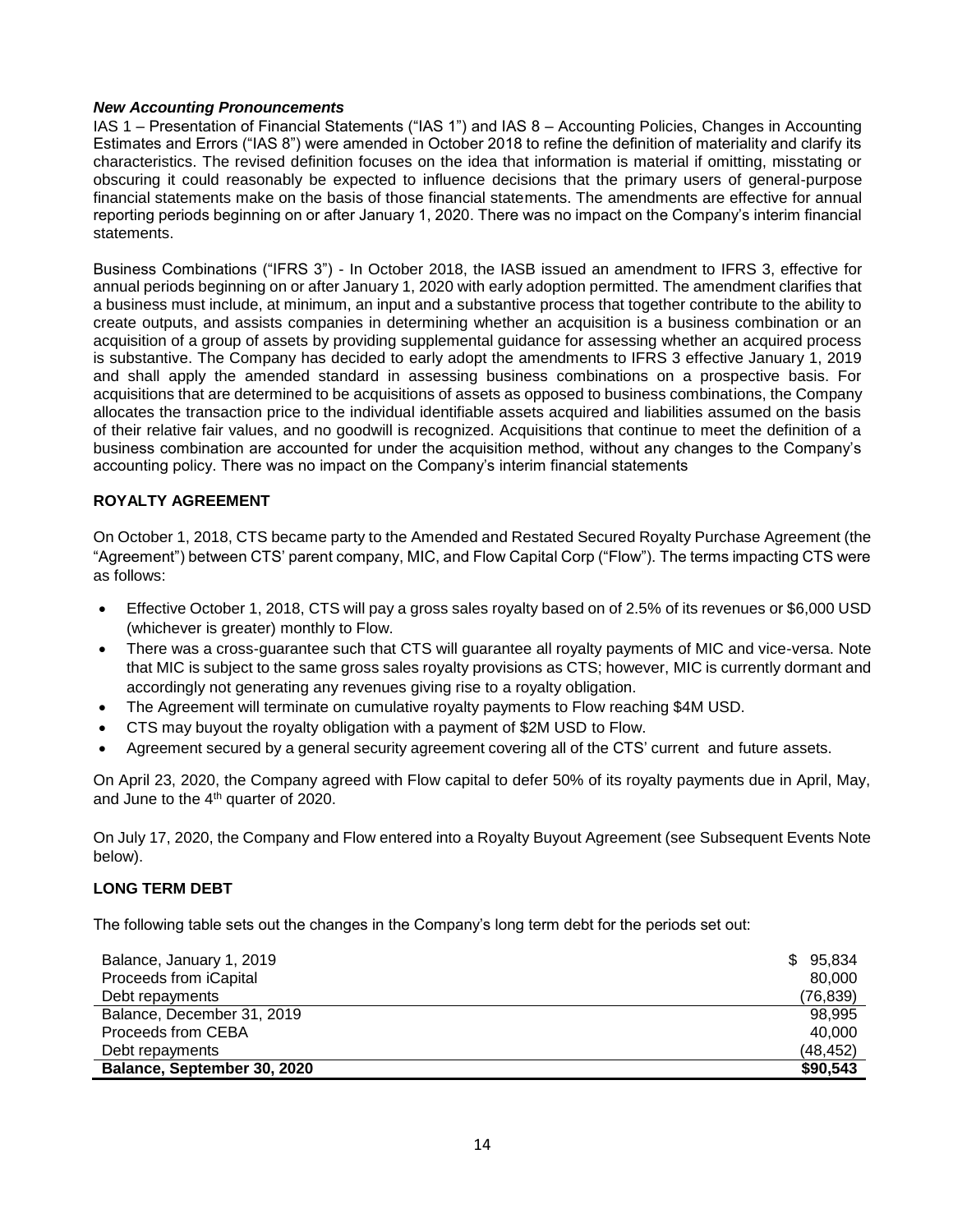The following table sets out the balance of the Company's long term debt for the periods set out:

|                                          | <b>September 30, 2020</b> | December 31, 2019 |
|------------------------------------------|---------------------------|-------------------|
| <i>iCapital Financial Services Corp.</i> | \$50,543                  | \$98.995          |
| TD Canada Trust - CEBA                   | \$40,000                  |                   |
| <b>TOTAL</b>                             | \$90,543                  | \$98.995          |

# *iCapital Financial Services Corp. ("iCapital")*

The Company has a term loan from iCapital that was originally issued on December 5, 2018, for the principal amount of \$100,000 with a total repayment amount of \$143,000. The loan had daily payments of \$397 and matured in June 2020. There was a 3% initiation fee on the principal amount.

On May 8, 2019, the Company borrowed an additional \$80,000 from iCapital, with a total cost of borrowing of \$114,400, and the daily payments were adjusted to \$600 per day. On September 12, 2019, the daily payments were reduced to \$300 per day until January 10, 2020. The Company was paying \$1,250 a week until June 30, 2020, at which time the payments changed to \$1,800 a week. The loan matured in November 2020 and was paid in full subsequent to the period end (see Subsequent Events Note below).

The iCapital loan was secured by a general security agreement covering all the Company's current and future assets, additionally the CEO of the Company has executed a personal guarantee on the loan.

For the nine months ended September 30, 2020, the Company incurred interest on the loan of \$20,252 (September 30, 2019: \$28,571).

# *Canadian Emergency Response Account ("CEBA")*

On April 17, 2020, the Company received \$40,000 from the CEBA through TD Canada Trust. The loan is noninterest bearing until December 31, 2022, at which time if paid back in full, \$10,000 is forgivable, and if not, the loan becomes a 3 year interest bearing term loan.

# **ACCOUNTS PAYABLE AND ACCRUED LIABILITIES**

Trade and other payables are principally comprised of amounts outstanding for subcontracted radiologists and for amounts relating to operating activities. The following table comprises accounts payable and accrued liabilities for the periods set out:

|                            | <b>September 30, 2020</b> | December 31, 2019 |
|----------------------------|---------------------------|-------------------|
| Accounts payable           | \$1,095,650               | \$1,042,209       |
| <b>Accrued liabilities</b> | 121.591                   | 128.665           |
|                            | \$1,217,241               | \$1,170,874       |

The standard maturity terms of the Company's trade and other payables are 30 to 60 days.

Included in accrued liabilities, \$91,785 and \$15,201 representing the accrued salary for the Company's CEO and CFO respectively, and \$14,605 representing expenses paid by the Company's CFO on behalf of CTS.

# **LEASE LIABILITIES**

The Company leases end in July and August 2022. The aggregate lease payment is \$3,732/monthly. The changes in the Company's lease liabilities is presented in the table below for the periods set out:

| Balance, January 1, 2019    |           |
|-----------------------------|-----------|
| Additions                   | 123.659   |
| Lease payments              | (35, 410) |
| Balance, December 31, 2019  | 88.249    |
| Lease payments              | (19.679)  |
| Balance, September 30, 2020 | \$68,570  |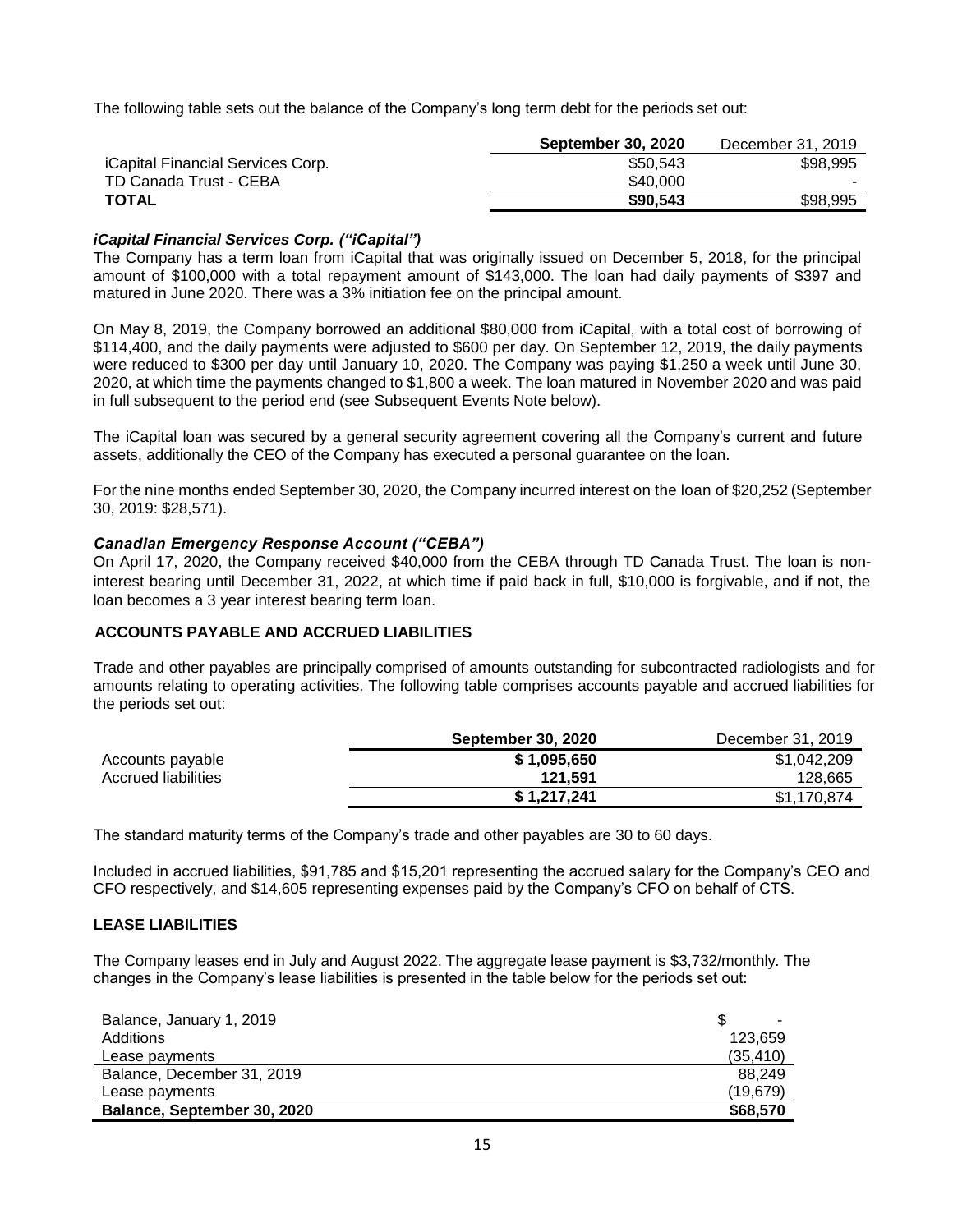The following table presents the balance of the Company's lease liabilities for the periods set out:

|                             | <b>September 30, 2020</b> | December 31, 2019 |
|-----------------------------|---------------------------|-------------------|
| Current portion             | \$31.540                  | \$27,552          |
| Long term portion           | 37.030                    | 60.697            |
| Balance, September 30, 2020 | \$68,570                  | \$88,249          |

\$3,077 of the company's lease liability was deferred until the fourth quarter of 2020.

# **SHARE CAPITAL AND RESERVES**

Authorized:

Unlimited number of common shares

Issued:

(1) On June 30, 2019, the Company issued 33 shares of Class A common shares to its CEO/Director in exchange for \$50,000 of money previously loaned to the Company.

(2) On September 30, 2019, the Company issued 27 Class A common shares to its CFO/Director in exchange for settling a \$15,000 loan and for \$26,000 of past due salary.

At September 30 30, 2020 and 2019 the Company did not have any potential dilutive instruments.

# **RELATED PARTY TRANSACTIONS AND BALANCES**

During the periods ended September 30, 2020 and 2019 the Company maintained various transactions with related parties. The related parties consist of officers, directors and shareholders or companies controlled directly or indirectly by them. Details of the related parties including transactions and balances owing, or receivable, are as follows:

| <b>Related Party</b>               |  |
|------------------------------------|--|
| Mitchell Geisler                   |  |
| Robert Landau                      |  |
| MEDD Medical Imaging Corp. ("MIC") |  |

**Nature of Relationship** CEO, President and Director CFO and Director CTS' US Parent Company

#### *Related Party Transactions*

Mitchell Geisler loaned the Company \$100,655 as of June 29th, 2018. The amount is represented by a promissory note and is due on June 30, 2022. Interest on the note is 10%. The promissory note is secured by any and all of the Company's assets. The Company can and has made early payments towards the principal amount of the loan. On June 30, 2019, Mr. Geisler converted \$50,000 of the loan into common shares of the Company.

As at September 30, 2020, the balance of the loan was \$50,655 in principal and \$17,994 in accrued interest which is included in accounts payable and accrued liabilities (December 31, 2019: \$50,655 principal and \$13,435 interest) (September 30, 2019: \$50,655 principal and \$11,916 interest).

On September 24, 2019, the Company borrowed \$15,000 from Robert Landau with no set terms of repayment or interest. On September 30, 2019, the Company issued 27 Class A common shares to Robert Landau in exchange for settlement of the \$15,000 loan and \$26,500 of past due salary. At September 30, 2020, the outstanding amount due to Robert Landau of \$14,605 for expenses paid on behalf of CTS was included in accounts payable and accrued liabilities (December 31, 2019: \$9,605).

During the nine-month period ended September 30, 2020, CTS paid MEDD Medical Imaging Corp ("MIC") management fees, for executive salaries and certain corporate overhead, of Nil (September 30, 2019 - \$156,582).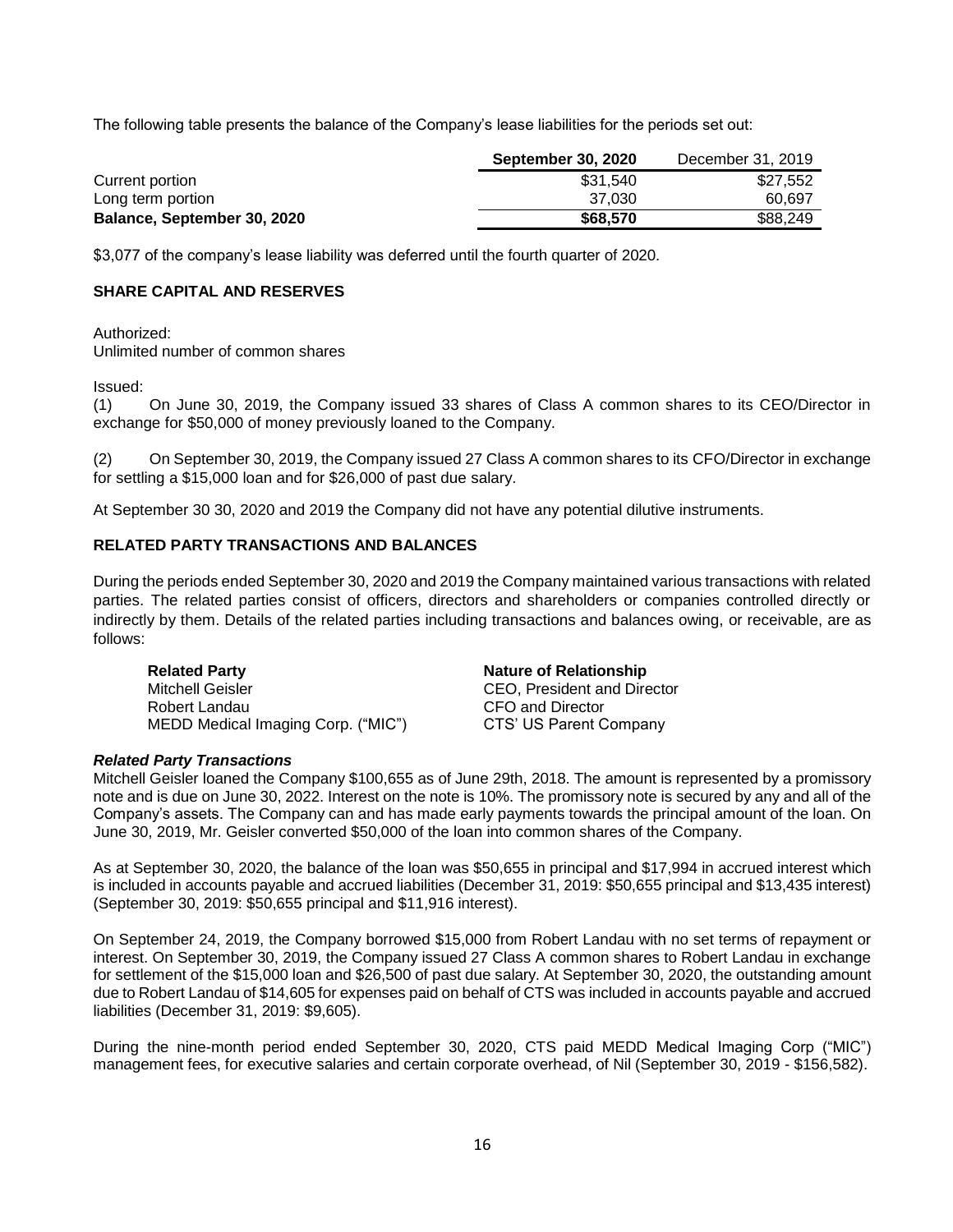During the period ended September 30, 2020, CTS advanced \$90,168 to MIC. On June 9, 2020, CTS converted \$142,395 of its loan receivable from MIC into common shares of MIC (see Investment Note 4 and Note 12 Subsequent Events). The amounts due from MIC are non-interest bearing and due on demand.

# *Key Management Compensation*

The Company defines key management as its CEO, CFO and Directors. Key management compensation for the three and nine months ended September 30, 2020 was \$84,000 and \$252,000 respectively (September 30, 2019: \$72,000 and \$120,000, respectively).

For the three and nine month periods ended September 30, 2020, the Company recorded salary of \$42,000 and \$126,000, respectively to Mitch Geisler. (September 30, 2019: \$36,000 and 60,000, respectively). At September 30, 2020, included in accounts payable and accrued liabilities is \$91,875 of accrued salary (December 31, 2019: \$8,315) (September 30, 2019: \$32,000).

For the three and nine month periods ended September 30, 2020, the Company recorded salary of \$42,000 and \$126,000, respectively to Robert Landau. (September 30, 2019: \$36,000 and 60,000, respectively). At September 30, 2020, included in accounts payable and accrued liabilities is \$15,201 of accrued salary (December 31, 2019: Nil) (September 30, 2019: Nil).

# **SUBSEQUENT EVENTS**

On November 2, 2020, the Company entered into a share purchase agreement with Mitchell Geisler, the President of the Company to sell 39,491,111 of its common shares held in MEDD for proceeds of \$68,787. The transaction is expected to close on or before December 31, 2020.

On November 2, 2020, the Company entered into a share purchase agreement with Robert Landau, the Chief Financial Officer of the Company to sell 39,491,111 of its common shares held in MEDD for proceeds of \$68,787. The transaction is expected to close on or before December 31, 2020.

On December 7, 2020, the Company and Good2Go2 Corp. a Capital Pool Corporation ("Good2Go2") closed its business combination as the "Qualifying Transaction" of Good2Go2 (as such term is defined within the meaning of Policy 2.4 - Capital Pool Companies of the TSX Venture Exchange (the "Exchange")). In connection with the Business Combination Agreement, Good2Go2 advanced \$25,000 on an unsecured basis to CTS.

Pursuant to the terms of the Business Combination Agreement dated effective July 15, 2020 and subsequent amending agreements entered among the Company, Good2Go2 and 12199483 Canada Inc. ("Subco"), a whollyowned subsidiary of Good2Go2, CTS and Subco amalgamated under the *Canada Business Corporations Act* on December 7, 2020. Immediately prior to the closing of the Qualifying Transaction, Good2Go2 consolidated its common shares on a 1.8-for-one basis (the "Consolidation") resulting in 3,027,778 post-Consolidation shares and changed its name to Leveljump Healthcare Corp.

An aggregate of 27,275,000 post-Consolidation shares of Leveljump Healthcare Corp. were issued to the holders of Common shares of CTS and placed in escrow pursuant to a value security escrow agreement pursuant to the policies of the Exchange and will be released in accordance with the terms thereof.

Prior to closing the Qualifying Transaction, CTS completed a two-tranche brokered private placement pursuant to which an aggregate of 10,061,622 subscription receipts of CTS ("Subscription Receipts") were issued (the "Subscription Receipt Financing") as follows: (i) 8,700,511 Subscription Receipts for aggregate cash gross proceeds of \$3,915,230; (ii) 1,111,111 Subscription Receipts to Flow Capital Corp. at a deemed value of \$500,000 as part of a Royalty Buy-Out; and (iii) 250,000 Subscription Receipts as payment for a work fee and advisory fee.

On July 17, 2020, in connection with the Transaction, CTS and its principal shareholder, MEDD Medical Imaging Corp., entered into a Royalty Buyout Agreement with Flow Capital as amended by Buyout Amending Agreements dated October 28, 2020 and November 24, 2020 respectively. The Flow Capital Royalty Buyout was completed prior to the Listing Date as follows: